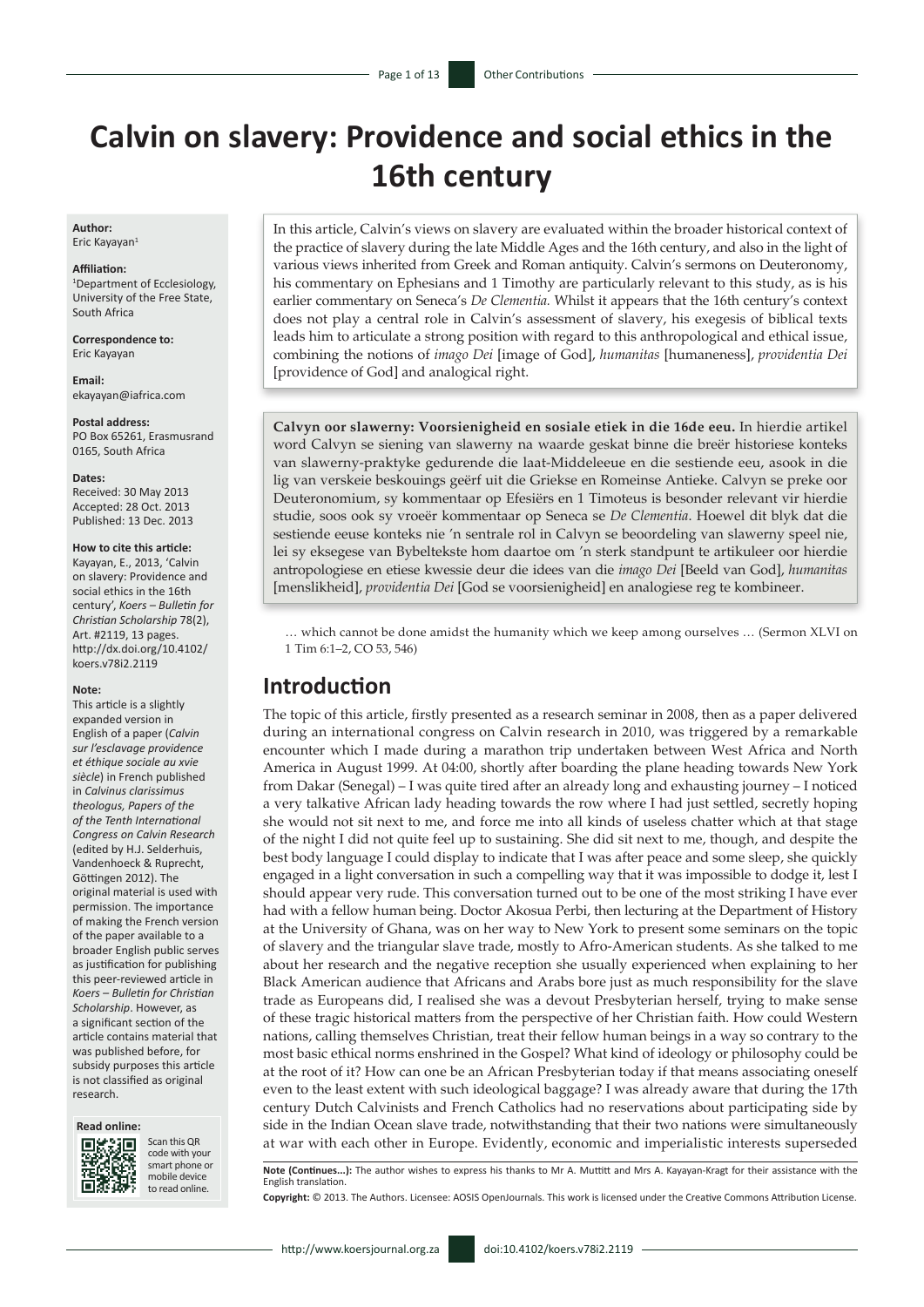ethical imperatives, but there had to be something else too: a vision of mankind which – pre-Darwinian as it may be – was rooted in the concept of an inherent inequality between human beings, such that one group was entitled to treat the other as a mere commodity.

Today the issue of slavery is more than a distant historical phenomenon which prompts our collective memory and conscience to ask deep and searching questions. Never has the trade in human beings been so widespread in the world as it is nowadays. Women and girls in particular are targeted for the sake of sexual 'tourism', whilst boys are primarily compelled into forced labour. Organisations denouncing this curse provide alarming statistics (see United Nations Office on Drugs and Crime [UNODC] n.d.). To remain on African soil: in 1981 the Islamic Republic of Mauritania officially forbade the practice of selling human beings with the purpose of reducing them into slavery, thus acknowledging a local culture of proslavery. The practice has continued unhindered, though, and the very first indictments in Mauritania took place only in 2011, pointing towards a perpetuation of this trade. I have recently been made aware by my fellow Christians in Mali of the stealing of children on the streets of Bamako. It is assumed that members of some northern tribes effect raids into the capital city to renew their stocks of human flesh, preying on unsuspecting children. The tragic fate of the Pygmies in Central Africa (particularly in the Democratic Republic of the Congo) at the hands of Bantu populations has enjoyed international attention.

During that night of August 1999, above that same Atlantic Ocean which saw countless ships filled with African slaves leave the shores of West Africa and head towards the shores of the Americas, a seed had been planted in my mind by my talkative *neighbour*. Years later this seed would nurture a need to acquire a deeper understanding of the nature of relationships between *neighbours* from a Christian perspective, focusing on Calvin's discussion of the practice of slavery in his sermons and commentaries.

# **Historical context of the question of slavery in Calvin's day**

Between the years 1550 and 1556, the book of Deuteronomy was being quoted and referred to in Western Europe in a broad variety of ways touching – sometimes in a peripheral manner – a subject which had acquired renewed relevance: slavery, its potential justification and its practice. Between Wednesday 20 March 1555 and Wednesday 15 July 1556 Calvin preached every second week exactly two hundred sermons on the book of Deuteronomy in *lectio continua* [continuous reading]*.* The topic of slavery appears there as the text of the day brings it forth, for instance in the sermon on Deuteronomy 11:22–25 (preached on Thursday 26 September 1555), 15:1–15 (Wednesday 30 October 1555) or 24:7–9 (Saturday 01 February 1556).

Meanwhile, a few hundred kilometres south of Geneva, during the famous disputation of Valladolid held in the year 1550 by order of Charles V, Doctor Juan Gines de Sepulveda

argued that the war being waged by the Spanish crown against the Amerindians in the name of the king and the holy Catholic faith of which he was the defender and sponsor was justified. His opponent, the Bishop of Chiapa Bartolome de Las Casas, argued that, on the contrary, the wars of conquest in the Indies could never be anything but unjust and tyrannical. Following the publication, two years later, of the transcripts of this disputation, which had been held publicly in the presence of numerous academics, theologians and jurists, Master Soto, presenting the opposing arguments, summarised Sepulveda's position in the following way:

In summary Doctor Sepulveda based his opinion on four arguments. The first is the gravity of these peoples' offenses, principally idolatry and their other sins against nature. The second is the dullness of their minds. By nature, they are servile and uncivilized and consequently obliged to serve those, like the Spanish,<sup>1</sup> whose wisdom renders them more sophisticated. The third is for the good of the faith, because this state of subjection renders preaching and persuasion easier and more expedient. The fourth is the injury that they inflict upon one another when they kill men in order to sacrifice them and, in certain cases, to eat them. He justified the first argument in three ways. First, by reference to the authorities and examples of Holy Scripture; second, by reference to the Masters and Doctors of the Canon Law; thirdly, by condemning the enormity of their offenses. With regard to the authorities of Holy Scripture, he did not rely upon all those which he quotes in his book, but just one or two. The first is Deuteronomy, chapter 20. He does not cite this passage to prove the legitimacy of the war, but to explain how it ought to be conducted, because it is stated therein: 'When you approach a city to attack it, first offer to make peace. ...' (Las Casas 2007; cf. Hanke 1974, regarding this controversy)

And thus did Master Soto continue his summary of the arguments advanced by Sepulveda, founded in part on Deuteronomy chapter 9 and chapter 12 and also on Leviticus (chapter 26). By means of these quotations and glosses advanced in support of a particular interpretation of the text, there emerges a legitimation of His Most Catholic Majesty's war of conquest in the Indies, a legitimation which is based on a form of identification between the mission of the King of Spain in the service of Christendom and that of Israel during the conquest of Canaan; an identification and legitimation which is utterly denounced as erroneous and abusive by the Bishop of Chiapas, who, in support of his position, places reliance on Deuteronomy chapter 7 and chapter 9.2

If the question of slavery is, then, no more than peripheral to this debate (the primary concern of which it was the

<sup>1.</sup>The influence of Aristotle (in particular his *Politics,* or *La Politique*) is manifest here, even though Sepulveda does not militate in favour of the slavery of Indians: 'The same rule must necessarily be applied to the whole of the human race; consequently, when men differ between themselves as much as a soul differs from a body and a man from a beast (and this inferior condition pertains to those whose labour consists only in the use of corporeal strength, besides that is the most one can get out of them) those are by nature slaves; it is better for them to be under the authority of a master (...) A slave is someone who by nature is fit to be someone else's thing (actually that<br>is why he is such a thing), and who possesses reason only inasmuch as it is involved<br>in sensation, but without possessing it fully' (A

<sup>2.&#</sup>x27;In order to respond to this article, his lordship the bishop put forward many things which can be summarised in four points. Firstly, these wars against idolatrous Gentiles were not ordained because of their idolatry, but particularly against the Canaanites, Jebusites and the seven nations mentioned in Deuteronomy chapter 7, who possessed the promised land. This land was promised to Abraham and his lineage even though God wanted at the same time to punish their idolatry. This<br>proves the first point for if God had wanted to punish at the same time Gentiles only<br>because of their idolatry, he should not have punished on causes are given together' (Las Casas 2007:209).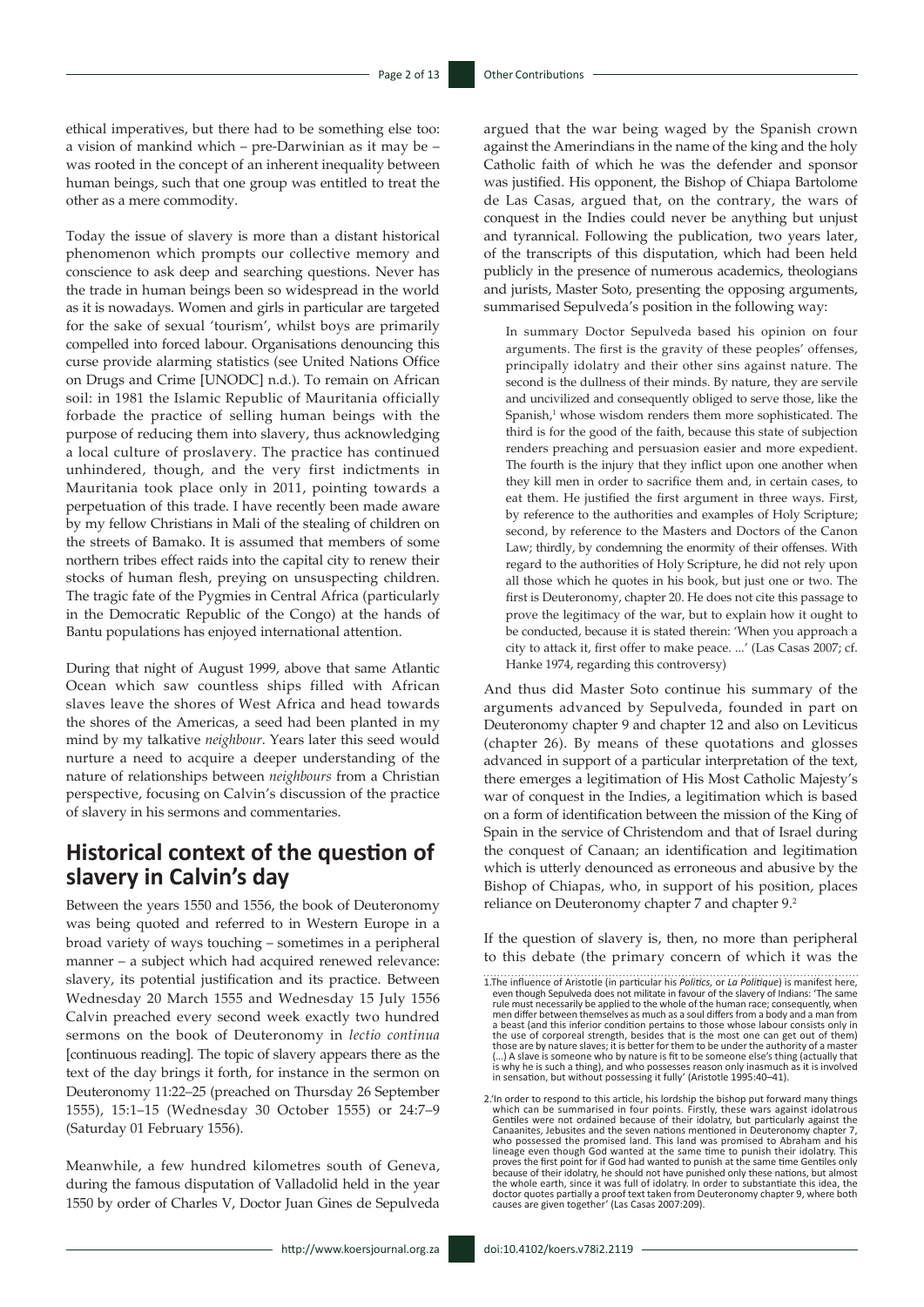justification of a war whose purpose was to facilitate the subjugation of the Amerindians so as to introduce them to the Gospel), the historical context abundantly demonstrates that the issue of slavery was on the agenda of the day or, rather, of the century. One hundred years earlier, two bulls issued by Pope Nicholas V and addressed to King Alfonso V of Portugal (*Dum Diversas* – 18 June 1452 – and *Romanus Pontifex* – 05 January 1455) sanctioned the consignment to perpetual slavery of every Saracen or pagan population which the said king was to conquer, in addition to the appropriation of every land and domain of which he took possession. Several years later, in 1462, Pius II condemned the enslavement of the newly baptised in an address to the governors of the Canary Islands without calling into question the assumption of his predecessor's decree.

The ambiguity of the papacy's position regarding the question of slavery appears even more clearly when it found its direct interests at stake, as an incident between Pope Julius II (nicknamed 'The Warrior Pope') and the Venetians shows. In the heat of the political conflict with the republic of Venice regarding the control of the cities of Ravenna, Cervia, Faënza, and Rimini, Julius II edicted on 27 April 1509 (incidentally two-and-a-half months before the birth of John Calvin) a monition placing an interdict on the Venetians: listing the offences they had committed against the supreme pontiffs, this papal monition enjoined them to return within 24 days all stolen possessions and revenues drawn from them. In case of disobedience, Julius would declare them guilty of divine *lèse-majesté* [injured majesty], inviting all Christians to treat them as public enemies, to take possession of their properties, and to reduce them to slavery. This interdict was lifted shortly after the defeat of the Venetians against the socalled League of Cambrai (which included France and other allies of the Pope). A sudden reversal of political and military alliance led Julius II to place an interdict on France this time (Martin 1856:372–373).

In November 1526 the crown of Spain edicted ordinances on the fair treatment of Indians. The preamble mentions illtreatments worse than those inflicted on slaves (Las Casas 2007:108).3 In June 1537, under the influence of the Dominican Bernardino de Minaya, the bull *Sublimus Dei* [From God on high] of Paul III unequivocally condemned the enslavement of the Indians and the spoliation of their goods, whether they were converts to Christianity or not. Every contrary act perpetrated by western colonists or soldiers would be considered null and devoid of papal authority.<sup>4</sup> In August

4. Here are the most significant excerpts of this bull: 'The truth says: "Go and teach all<br>men." It says: "all men, without any distinction for all men have received the capacity<br>to receive the teachings of our faith." But ministers who, wanting to satisfy their greed, dare to affirm in season and out of

1530, Charles V had banned slavery, even following a war considered just, or if slaves were bought from Indians (Las Casas 2007:295). Nevertheless, the same anti-slavery decree was abrogated in February 1534, on the pretext that it had fostered Indian resistance and caused the slaves whom the Indians themselves owned to be kept in idolatry, when they could otherwise have been converted as a result of being purchased by Christians. A letter of revocation (*Non Indecens Videtur*, 19 June 1538) was therefore obtained by Charles V from Paul III. For all that, however, the bull *Sublimus Deus*  remained in force.

One will notice that all this decree-making concerns, first and foremost, two maritime powers – Spain and Portugal – both of which found themselves in the vanguard of the conquest of the Americas<sup>5</sup> by the very nature of their geo-political situation. This was certainly not the case with all European nations, a fact which colours the attitude of any given country to the issue of slavery during the period in question. In the case of France, African slaves were not introduced into the French colonies until about  $1620$  (Régent  $2007:9-10$ ),<sup>6</sup> more than three centuries after they had first been imported into Europe by Portuguese coastal shipping. Indeed, the enslavement of those captured in the Mediterranean or even further south was a common phenomenon in Medieval Europe:

During the Medieval period slavery remained largely confined to the Mediterranean countries, due to their ancient customs and their contact with the Islamic lands. Countries such as the Balearic Islands, Catalonia, the Kingdom of Naples and Sicily based part of their economy, particularly mining and agriculture, on slave labour. Italy, Genoa and, above all, Venice had large slave markets. In Spain, Cordoba perpetuated the cottage industry tradition. (Dorigny & Gainot 2006:13)<sup>7</sup>

- 5.By the Treaty of Tordesillas (1494), these two nations had shared amongst themselves the exploitation of the Western territories (most of America being allotted to Spain) and of the East (Africa and Brazil being devolved upon Portugal).
- 6.Gorée Island, Grenada, Guadeloupe, Guyana, Bourbon Island (*Reunion*), Ile de France (*Mauritius*), Louisiana, Marie-Galante, Martinique, New-France (*Nouvelle France*), Saint Barthélémy, Saint Christophe, Saint Croix, Saint Domingue, Saint-Louis du Sénégal, Saint Lucia, Saint Martin, Seychelles, Tobago: the common denominator between these territories is to have lived under a regime of slavery under French colonial rule (...) The subject-matter is considerable. Almost four million women, men<br>and children were subjected to colonial slavery. Half of them were born in Africa,<br>the other half in the colonies. They were called Cre shared with White people born in the colonies who had the same language.

<sup>3.&#</sup>x27;The Crown declares that it has been informed that "due to the unbridled greed of some of our subjects [...] and some ill-treatments which they inflicted to the Indians<br>[...] by having them working in an excessive and inordinate way, without clothing nor<br>enough food to maintain them alive, treating them than if they were slaves, all this has been the cause of the death of a great number of Indians to such an extent that many islands and part of the dry land have become deserted. They are not inhabited by Indians who were the natives. It also caused others to flee […] in the mountains to save their lives and escape the said subjection and ill-treatments, which also constituted a great obstacle to their conversion' (Las Casas 2007:108).

<sup>(</sup>footnote 4 continues...)

season that Indians from both Western and Southern territories and all people from the regions recently discovered must be reduced by force to our service and treated like wild animals, under the pretext that they are supposedly unfit to receive the Catholic faith. Trying to justify themselves on account of this so-called inability, they subject them to the worse servitude; they oppress and brutalise them to such an extent that the enslavement imposed to their animals is hardly more severe than the one imposed on these people. In consequence, We […] who try with our all our heart to find his flock wandering outside of the fold in order to bring them back – for such is our mission –; knowing that Indians, being truly men, are not only capable to receive the faith in Christ, but rush to welcome it with all their will; […] determine and declare that these Indians and anyone who would henceforth be<br>discovered by Christians – although they live outside the faith in Christ – are not<br>deprived of freedom and should not they be deprived of it, nor their possessions' (Las Casas 2007:294).

<sup>7.</sup>Venetians and Genoeses having seized control of the antique slave trade routes of the Eastern Mediterranean sea, the trading posts were Kaffa, Latana, Cyprus, Crete. Slaves passing in transit were Russians, Circassians (valleys of the Caucasus east of the Black sea), Tartars (Middle Asian steppes). Slavic countries, especially Serbian populations, made up vast pools of young captives, the Sclavonians. Inhabitants<br>from Berbera (*Barbary coast*), Turks, Moors were sold in all important harbour<br>centres. Africans, being in numbers in Palermo before 1450, ca of Bornou, around Lake Chad. Black slaves from the trans-Sahara trade route came to the kingdom of Naples via Tripoli, Tunis and Cyrenaica. Catalans, Valencians, Majorcans and Genoeses, being fierce corsairs, surrounded the borders of Muslim world from the Aegean sea to the Atlantic and brought back slaves from their raids against Muslim lands.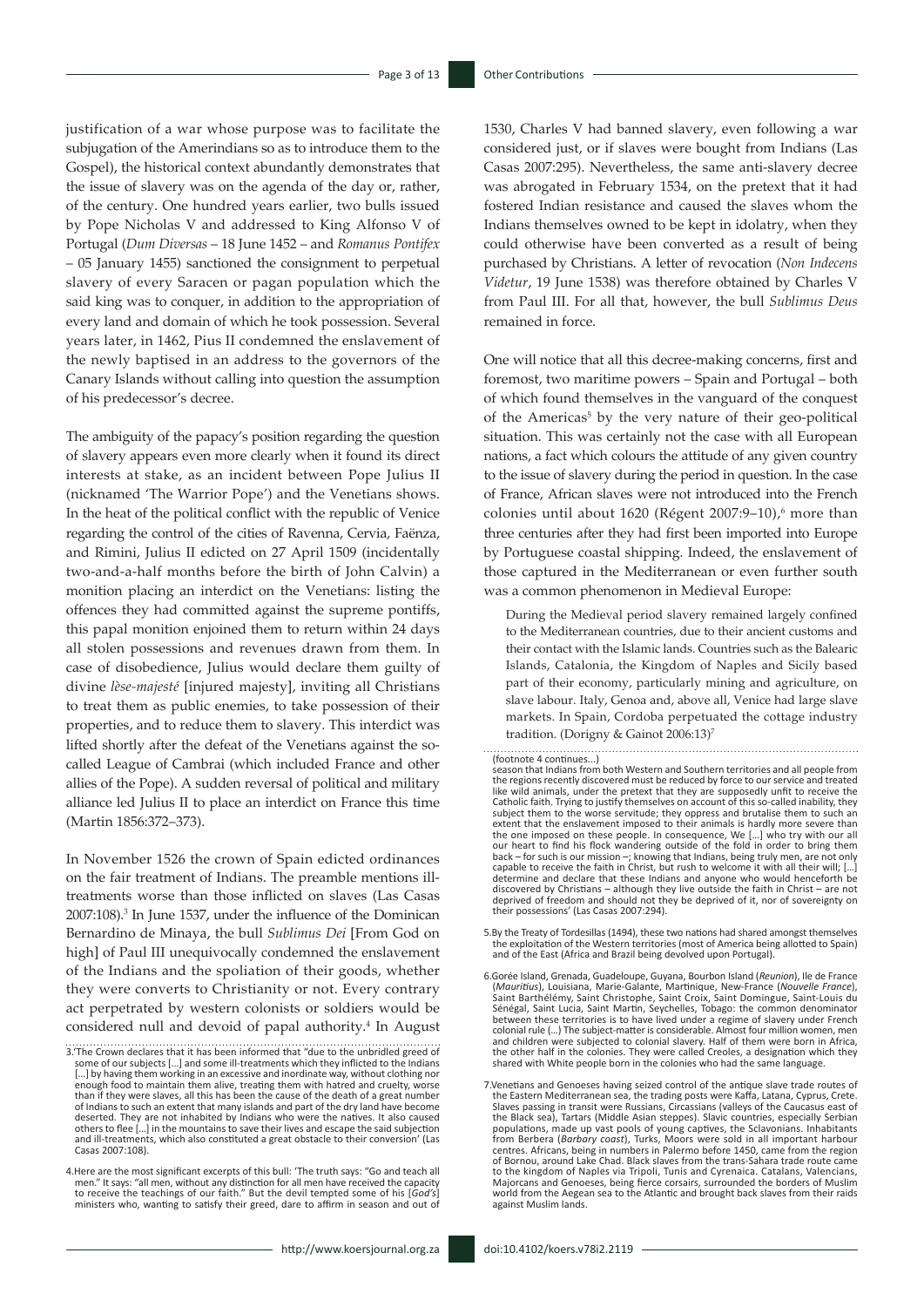The pivotal role in the slave trade played by Portugal, and those who intervened on her behalf, began in the 15th century with the closure of the central Asian slave markets to European merchants, on account of the advancing Turks: the rise to prominence of the Island of São Tomé marks the beginning of a new stage in the growth of the slave trade (Dorigny & Gainot 2006:16); and this is clearly the context in which the two papal bulls of Nicholas V (1452 and 1455) must be read. As for Spain, it began to get involved after the conquest of the Canaries, when it started deporting the indigenous population from there to Andalusia (Dorigny & Gainot 2006:17).8

Similarly, the trading of Christians in the Mediterranean in order to supply the slave markets of Tunis, Algiers and Tripoli (the three cities which formed the hard core of what is now referred to as the Barbary Coast) is confirmed beginning in the 8th century:

However the peak of this aspect of the trade occurred between the beginning of the 16th century and the end of the 17th century, during which time more than one million Christians (90% of them men) were sold as slaves. During the course of the 18th century the number of those taken captive reduces in proportion to the diminishing power of the Ottoman Empire and the increased presence of western naval power in the Mediterranean, as few as 300,000 captives being snatched from Europe throughout that period. (Dorigny & Gainot 2006:11)

#### **Different contexts in the writings of Calvin**

Calvin's Geneva is located well outside the Mediterranean world concerned with the traffic of human beings, and this is the first factor one must bear in mind when gauging the position of Calvin on the question of slavery. In America, Las Casas had been directly confronted with the horrors of the treatment of Amerindians by Spanish colonisers. As a direct witness, he could call upon princes who tolerated such evils from their subjects. The situation was quite different from the shores of the lake of Geneva. In fact, nowhere in his sermons on Deuteronomy or, indeed, in his commentaries on the other biblical texts which mention slavery, does Calvin directly address this social and economic practice which was experiencing a clear resurgence in the nations of Southern Europe (the number of slaves arriving in America increased substantially in the years 1541–1545 and yet again in 1561–1565) (Dorigny & Gainot 2006:17).9 In his doctoral thesis written

more than 50 years ago, A. Biéler (1959) became interested in Calvin's writings on slavery. He states:

It is impossible that Calvin, a man well informed regarding all the principal events of his day, had no knowledge of at least some of these facts. Granted, he was preoccupied, we know, with so many other problems, whether in relation to doctrine or the issues of daily life with which he interacts. Nevertheless, he did not fail to address the problem of slavery in the course of his teaching. (Biéler 1959:171)<sup>10</sup>

If, however, Calvin did not seem to have been aware of the slave trade from Europe to America (at least he does not mention it), he was not unaware of the fact that taking captives and selling them as slaves was practised by Spaniards in his own lifetime. At least two passages taken from his writings attest to this:<sup>11</sup> one comes from his sermon on Genesis 12:4–7 (Calvin 2000:601),<sup>12</sup> the other from his commentary on Jeremiah 34:8–17.13

True as this may be, the absence of texts which make explicit reference to contemporary events does not rule out an indirect approach, based on texts which deal with the question of slavery in various different contexts, each of which is explicit in respect of the context to which it relates. Four contexts stand out from the rest in the writings of Calvin:

- The practice of slavery in the Old Testament, notably amongst the Hebrews, a practice very carefully regulated by Mosaic law.
- The situation in the ancient world, including New Testament texts on the question.
- Medieval serfdom in Western Europe.
- The situation on the Barbary Coast and in the Orient.

Calvin's correspondence concerning the expedition of Villegagnon and his companions to Brazil (written between 1556 and 1558) makes no reference to matters pertaining to slavery (CO 16–17 [CO refers to Calvini Opera Omnia/ Corpus Reformatorum, see Calvin {1531–1564} 1863–1900). The truth is that the economic exploitation of the territories then referred to as *Antarctic Gaul* was hardly the primary aim of this missionary expedition, which was funded by Geneva and ended in failure. Furthermore, the Topinambous Indians

- 10.In the light of more recent research, Biéler (1959:170) seems quite optimistic when he writes: 'Since the 10th century, Western countries stopped practicing slave trade, although the latter remained very lucrative in the Muslim world.' Still, Calvin's texts are numerous and explicit enough, as we shall now see, to dismiss completely the rash affirmation by Christian Delacampagne (2002:192) according to which Calvin – no more, he states, than Luther, the Humanists, philosophers or jurists from the 17th century – nowhere criticises the practice of slavery by denouncing the horror of such a human condition.
- 11.I am grateful to M. Engammare to have pointed them to me, from his critical edition of Calvin's sermons on Genesis, more precisely sermon 54 on Genesis 12:4–7.
- 12.'When we read of serfs here, we must note that it was a much heavier servitude than what we have amongst ourselves nowadays. True, we do hear enough about it, for it is practiced not only amongst Turks and barbaric countries, but even in Spain, where such traffics are taking place: wretched captives are being brought<br>there, and held as slaves.' It is therefore in Spain that these captives are being held,<br>and not, in Calvin's assumption, with the purpose of
- 13.CO 39, 87: *'Hispani norunt quid sit servitus quia scilicet vicini sunt Afris et Turcis: deinde quos accipiunt in bello vendunt, et sicuti malum ex malo nascitur, ita etiam habent sibi miseros homines mancipatos in total vitam*' [Spaniards know what the condition of slave is, since they obviously are neighbours with Africans and Turks: those whom they take captive during wars, they sell afterwards, and as one evil generates another one, they even keep for themselves wretch people in perpetual bondage]. Spaniards therefore sell or resell slaves taken as booty during battles in the Mediterranean sea or along its coasts. Calvin does not even seem to have in view a kind of organised trade, like the one mentioned above in Andalusia, but merely war captives

<sup>8.</sup>Only Christians captured by Muslims during naval attacks are coming into account here. For a more thorough study on Muslim proslavery from Africa, cf. Heers (2003). In the section of his book dealing with the depopulation of Africa, Heers (*ibid*:255) writes: 'For a long time it was customary, and still is, to maintain that slavery was the only responsible factor for Africa's depopulation and economic backwardness. It led many to point an accuser finger at Europeans (in particular, French and English) during the time of the triangular trade trips and to charge them, and only them, with all possible evils. In the meantime, slavery practices by Muslims was brought to nothing, or at least much less than what it actually was. Never would one admit that the number of victims of Islamic slave trade was in total superior to the number of slaves sold to Christians.'

<sup>9.</sup>In relation to the years 1536–1540 the number of individuals concerned by these arrivals is multiplied by four during the first period mentioned, totalling about 12 500 people. It is multiplied by six during the second period indicated (1561–1556) compared to the five previous years, reaching a record figure of more than 16 000 people.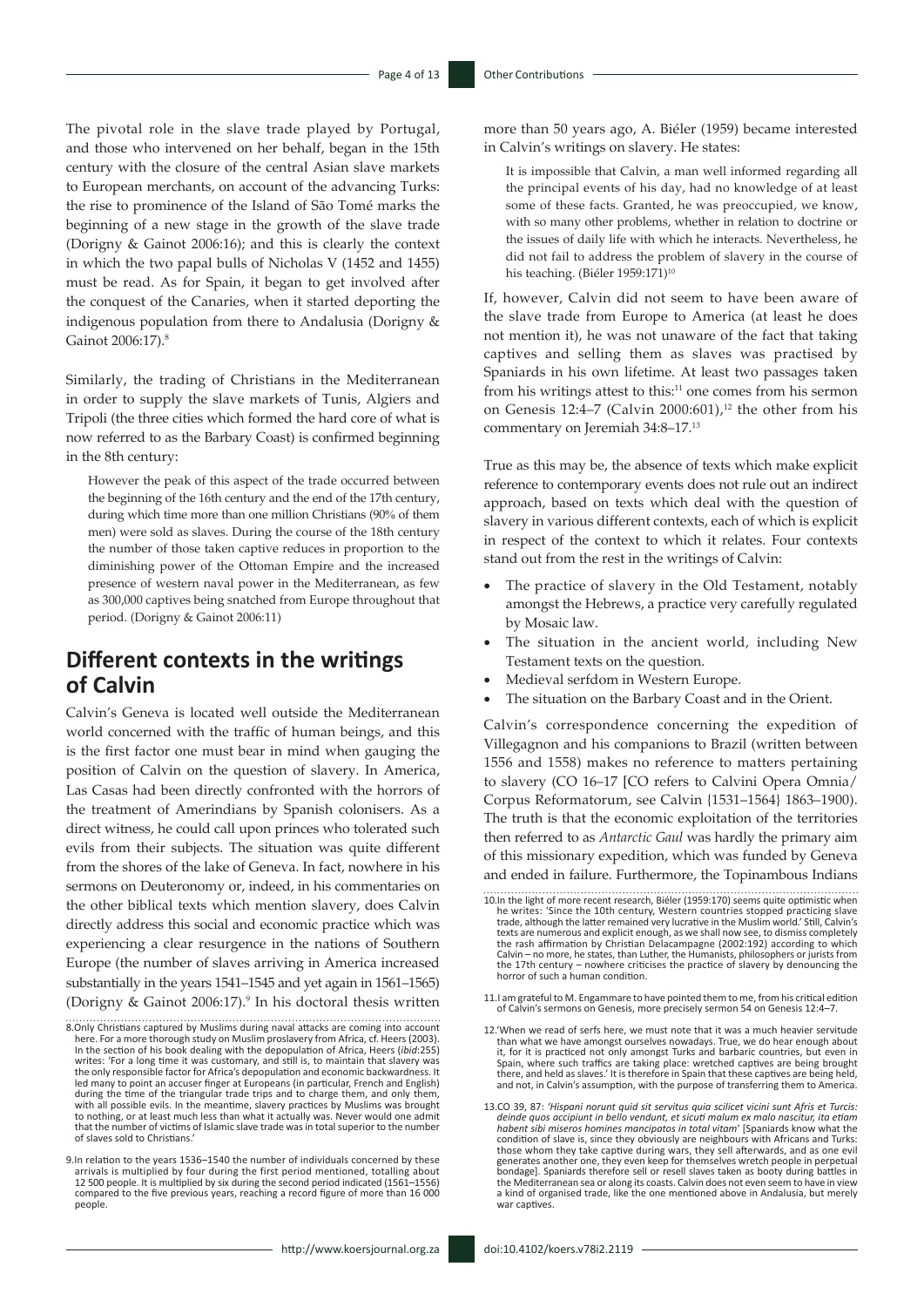themselves did not engage in the practice of slavery: they only ever took members of enemy tribes in order to eat them …14 Besides, as we have emphasised above, France, where Calvin grew up and with whose social practices he was very familiar in his capacity as a qualified jurist, did not launch itself into the triangular slave trade until after 1620, more than 50 years after Calvin's death. The only direct contact which Calvin had with slavery was the system of serfdom – by that time almost at an end – existent in the northern regions of France from which he came.

### **The principal parameters of Calvin's treatment of the slavery question**

To achieve an understanding of Calvin's position on this subject, the best place to begin is probably with Sermon XCV on Deuteronomy (15:11–15) preached on Wednesday 30th October 1555 (see CO 27, 336–349). The following excerpts of this sermon summarise to a large degree the position articulated in Calvin's other texts, with which I will deal only to the extent that they contain elements adding to our understanding:

Afterwards, Moses adduced a law which was applicable to the polity of the Jews, yet whose substance nevertheless remains with us to this day. And so (he says) if your Hebrew brother or sister is sold to you, they shall serve you for six years and at the end of that term you shall release them. Now let us note that during that era they did not have servants as we have them today, who offer their services for one year in return for certain wages: instead, this was the sort of servitude which one sees today on the Barbary Coast, and in other countries where serfs are referred to as slaves. In those days all servitude was of this kind; and amongst the Pagans this type of servitude was perpetual: such that a man was left to stagnate for hundred lives, without the least prospect of being released unless his master took pity on him. Furthermore, when a man owned serfs in this manner, he could arrange their marriage: since the serf was not free, his children were also born into servitude, just like animals (…) Now, this servitude was quite a harsh condition, as it was practiced everywhere: for it was regarded as legitimate even by Christians. It is not commanded that slavery be abolished. We see that Saint Paul, when speaking to the masters of such servants, who were loyal, does not command that they should be fully released: but that they should be treated with all humanity. Know (he says) that you have a common master in heaven and that they are children of God like you: therefore treat them gently, not subjecting them to servitude after the manner of unbelievers. Saint Paul, or rather the Holy Spirit speaking through him, is content to leave the matter at that. But because the Jewish people were privileged, and because God had chosen them for his inheritance, it was required of them that they should exercise a degree of moderation, refraining from the extreme harshness

14.Cf. De Léry (1994), in particular chapter 15 (pp. 354–377): 'How the Americans treat their war prisoners, and the ceremonies which they observe to kill and eat them.' Regarding the missionary ideal animating this expedition, Reverdin (1957:51) writes: 'To which extent the Genevans intended to evangelize their hosts?' We have seen that the ideal of converting the natives had been one of the main purposes of their undertaking. If we believe Léry, Villegagnon himself had suggested it. However, Villegagnon showed only contempt for his Topinambous allies. He merely considered them as 'beasts with human faces' and treated them harshly. But in the first of his letters, dated July 1556, Nicolas Barré was already thinking of their<br>conversion, without hiding the fact that it would not be easy. 'I believe,' he wrote,<br>'that if God has mercy on them, they will be diff great difficulty will one take away from them this wretch custom of eating one another' (author's own translation). applied by the Pagans. Now it is a good thing that in the course of time this kind of servitude was abolished amongst believers, and whilst traces of it still remain, even this is far more tolerable than with so harsh a law as in days gone by. For if there are today people whom one calls subject to tallage, whether in terms of their goods or in terms of their persons, this is derived from the ancient form of servitude; they are descended from those who were fully enslaved and exposed to all the harshness of the law. Now, as I have already stated, it is quite tolerable and even to be judged worthy of praise that those who once were subjected to such forms of servitude have been relieved from them in favour of a moderate approach (…) There is no more servitude as existed back then amongst the Jews and all the Pagans: in some lands, such as the countries of the Orient, Greece and the Barbary Coast this type of servitude still exists: however, it is for the best that its usage be altogether abolished, as it has been amongst us; and this is most praiseworthy (….) (CO 27, 336–349)

This passage discloses the following four points:

- For Calvin, slavery is above all an ancient practice fallen into disuse, save for a few exceptions linked to the Orient (of which Greece, under the yoke of the Ottoman Empire, was a part) and the Mediterranean world (Barbary, that is, the principalities of the North African coast which were semi-autonomous provinces of the Ottoman Empire). The abovementioned issues related to the slave trade towards America do not seem to have been known to him.15
- In *Europe*, serfdom had equally fallen into disuse, with the exception of certain practices linked to the provision of goods or persons ('tallage'). Relationships between masters and workers (agricultural in the majority of cases) were contractual, based on annual hire.<sup>16</sup>
- This evolution of social mores had brought great relief and was worthy of praise when viewed next to the intolerable conditions imposed on the slaves of former times, who were subjected to the strictest and most unjust of treatment.
- 15.It is worth noting that John Mair, who taught at the College Montaigu during the first years of the 16th century (although we cannot be sure that Calvin would have been a student of his – cf. Cottret 1995:33) seems to have been the first, in 1510, to apply Aristotle's argument of natural slavery to the Amerindians: according to him, they were justly subjected to their European conquerors (cf. Pagden 1982:38–39). In his commentary on 1 Timothy. 1:9–10 (published in 1548 [cf Calvin 1855, vol. IV:191]), Calvin relegates to a bygone past the *andrapodistai*, that is, the slave traffickers against whom biblical Law is addressed – according to the text – along with other categories of sinners such as parricides, matricides, murderers, debauchees et cetera: 'As for the word which we translate by "thief of men", the crime of such energies of the mental of mental position rem was of free condition, which is to engage in deceptive trade, since the laws forbid to sell someone who is of free condition. If you want to know more, look in the Civil Law*.'* It is most likely here that Calvin leans on laws enforced in France in his own time. The Latin text adds: '*ad legem Flaviam*,' referring the reader to Flavian law. In his sermon on the same text (fifth sermon, CO 53, 51–66, probably preached in October 1554 according to the Raguenier–Colladon catalogue), one does not find any mention of these slave traffickers: the emphasis is on the most common vices found in Geneva, since Calvin's listeners are Genevans in their majority. The Paulinian passage (1 Tim 1:9–10) is a New Testament echo of Exodus 21:16 and Deuteronomy 15:13. Calvin comments at length on them in his commentary dated 1563, as we shall see below.
- 16.Calvin's perspective on serfdom reflects the social situation prevailing in Northern France during the 16th century. Cf. Delacampagne (2002:102): 'From the 12th<br>century, the number and the harshness of corvées diminished, while serfdom<br>affected only the most destitute peasants. During the 14th century and century social upheavals and high death rate contributed to reducing the number<br>of serfs in the West to almost nothing'. Cf. also pages 108–109 with regard to slavery<br>per se, which must be distinguished from serfdom: 'In F (being frequently emancipated by way of testament) progressively disappeared from 1300 on, being replaced by a class of servants or employees receiving low wages. However, this transition occurred faster in the North than in the South. There were slaves in Montpellier well into the 16th century and, in the Roussillon<br>province, the last notarized deed concerning the emancipation of a slave dates<br>from 1612. Marseille's situation remains exceptional: due to galleys in its harbor, this city was the place of selling and buying slaves until the mid 17th century'.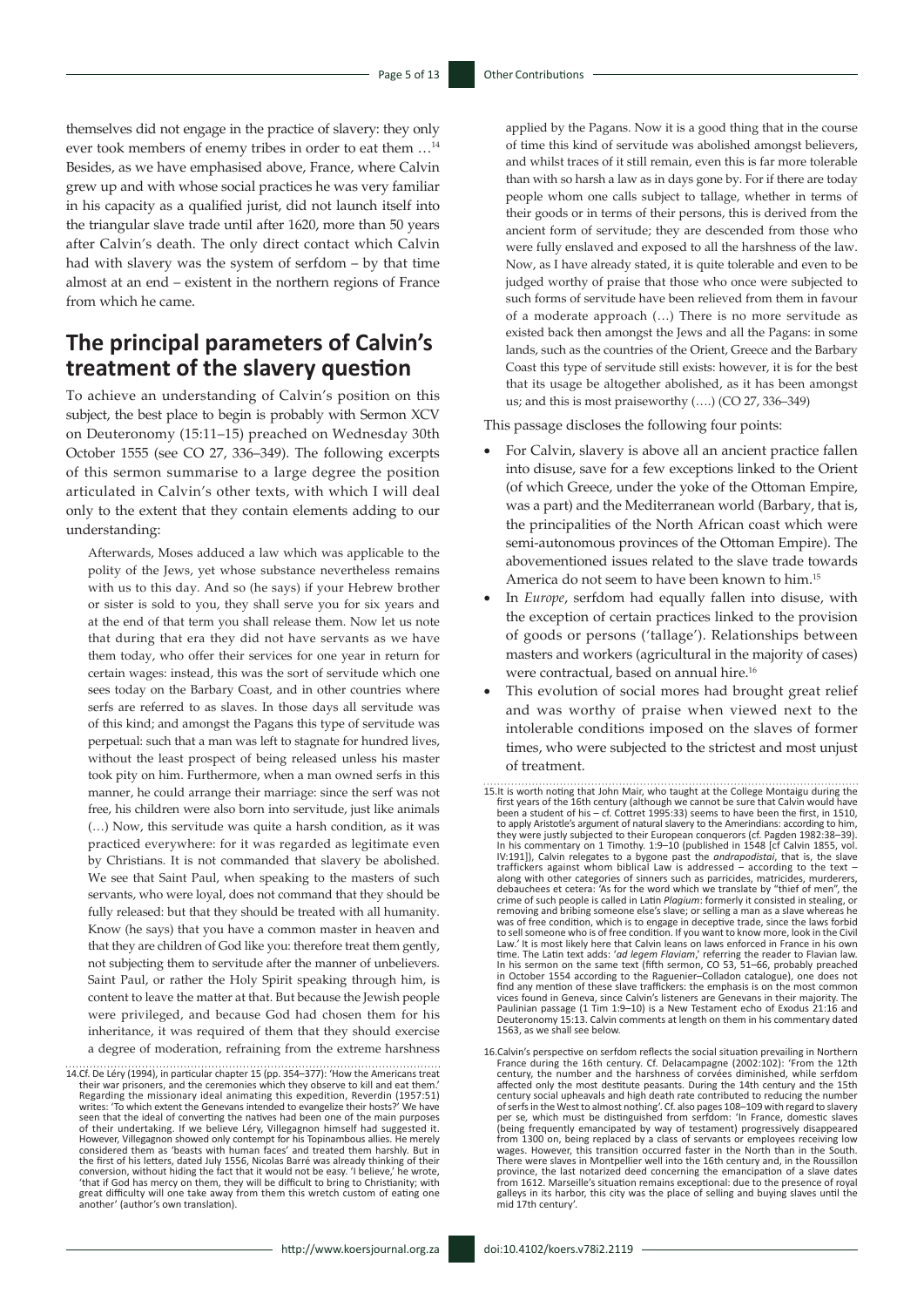If the position of the slave has not been abolished in either the Old Testament or the New, it has been submitted – first of all amongst the Hebrews then amongst New Testament believers – to behavioural rules and imperatives which require them to exercise as much humanity as possible.

To these four points one can add a fifth, derived from the commentary of Genesis 12:4, where the condition of servitude is mentioned with Abram and his slaves coming out of the land of Haran: Calvin says, without necessarily adopting this explanation, that the origin of slavery is commonly ascribed to war and to the 'right' of the conqueror.17 However, it represents a corruption of the natural order through a kind of violence. This being said, slavery may not be illicit, by way of exception. As we shall see with Job's case, Calvin seems concerned to preserve the moral integrity of the patriarchs such as Abraham or Job: they had inherited the common use<sup>18</sup> and possessed slaves in a licit way, but they treated them in a humane way which reflected divine precepts.19 Here we are back to the fourth point mentioned in connection with sermon XCV on Deuteronomy 15. Does this concession apply to Calvin's own time? This question is of course central to assessing his position on slavery. In the *praelectiones* on Jeremiah 34 there emerges a kind of dialectic on this issue which endeavours to maintain firmly two poles: on the one hand, it is clear to the commentator of the sacred texts that despite the violent initial corruption which introduced perpetual servitude in social relations, no commandment or precept – whether in the Old or the New Testament – forbids its practice. All that can be said is that it must be moderated in such a way that in its exercise, one should find fraternal relationships between masters and servants or slaves. On the other hand, Calvin declares further that it is unthinkable to revert to the kind of servitude practised, whether in the past or during his own time amidst barbaric nations.<sup>20</sup> As for the superstition which, in the same commentary on Jeremiah 34, might have been at the root of slavery's abolition amongst Christians,<sup>21</sup> one may assume that it is linked to the

- 17.CO 23, 179: *'Unde autem habuerint initium servitus non facile dictum est: nisi quod vulgo obtinuit opinion, a bellis ortam esse: quia victores quos bellos ceperant, sibi parere coegerint, atque inde nomen mancipii deducunt*'. [Whence slavery originated is not easy to determine, unless according to the opinion which has commonly prevailed, it arose from wars; because the conquerors compelled those whom they took in battle to serve them; wherefore they derived the name of bondsman] It is precisely the case of captives taken by Spaniards during naval fights which Calvin mentions in his sermon on the same biblical text.
- 18.CO 39, 87: 'Abraham et alios patres servis usos fuisse pro communi et recepto more:<br>et tamen non fuisse in illis hoc vitiosum.' [Abraham and the other patriarchs possessed<br>slaves according to the common and accepted cus was in them no vice]
- 19.In his sermon 54 on Genesis 12; Calvin (2000:602) adds: 'This is how it became licit for Abram to acquire serfs, as the common law of the time had it. But it is quite certain that he made use of his right as God taught him, that is, he did not display harshness or cruelty towards those who were subjected to him. In fact we shall see<br>how they were ready and willing to obey him in everything and at all times: they did<br>not abandon him even though he was a poor wanderer, fo him could have found many a way out, if they had wanted ...
- 20.CO 39, 87: *Set tamen minime optandum est ut sint mancipia inter nos, sicuti olim*  fuerunt inter omnes gentes, et sunt etiam hodie apud barbarous [It is however not<br>in the least to be wished that there would be slaves among us, as there once used to be amid all the nations and there still exists nowadays among the barbars]. Max<br>Engammare correctly notes that in this passage 'Calvin continually moves between the<br>serf and the servant, and vice versa' (Calvin 2000:601 can indeed be understood, under his pen, as meaning either *slave* or *servant* (male or female), the *mancipia* are juridically slaves. As such they bear this denomination, as the commentary on Gen 12:4 quoted above clearly shows: '*atque inde nomen mancipii deducunt*.' [Wherefore they derived the name of bondsman]
- 21.CO 39, 87: '... potuit initio aliqua superstitio fuisse, et certe ita coniicio, principium<br>mutandi illius moris fuisse natum a superstitione.' [It might have been some kind of<br>superstition at first, and I certainly conj usage was born out of superstition]

administration of sacraments to subjects placed in a condition of perpetual servitude. The said administration would be deemed incompatible with this condition: Calvin would be rejecting this motivation for abolishing slavery as a mere display of sacramentalism, in fact of mere superstition.<sup>22</sup>

Nevertheless, for Calvin the progressive dying out of slavery in Europe is a human and social progress which cannot be reversed. In his forty-sixth sermon on the first letter of Paul to Timothy (6:1–2), he clearly declares to his audience that it is unthinkable to return to a cruel system which has so happily fallen into disuse:

(…) but they were slaves, of the kind that are still used in some countries, in that after a man was bought the latter would spend his entire life in subjection, to the extent that he might be treated most roughly and harshly: something which cannot be done amidst the humanity which we keep amongst ourselves. Now it is true that we must praise God for having banished such a very cruel brand of servitude. (Sermon XLVI on 1 Timothy 6:1–2, CO 53, 546)

Let us now compare this extract to one taken from the fortyfourth sermon on the letter to the Ephesians  $(6:5-9)$ ,<sup>23</sup> which underlines Calvin's aversion to the practice of slavery ('a horrible and near brutal thing'):<sup>24</sup>

Now when Saint Paul speaks of masters and servants, he does not speak of such servants as we have today, for in those times there were no servants who served a year or two for wages: they were kept in bondage for life and were in the same position as those whom we now refer to as bond-slaves. But let us not spend too much time in informing ourselves of these conditions.

- 22.I am grateful to O. Millet for having put me on this track, starting from the Medieval<br>gloss on this issue (Decrees of Gratien, Lyon edition, 1620, secunda pars). The<br>abovementioned declaration of Pius II (1462) intende Canaries Islands is an echo of it. The general principle (which appears under *Causa XXIX, Quaestio II*) is: '*In libertatem vendicentur servi, qui ab infidelitate ad fidem accedunt*.' [Those slaves who from unbelief are brought to faith must be given back their freedom.]
- 23.CO 51, 797–802, preached in 1558 according to the Raguenier-Colladon catalogue (Parker 1992:154).
- 24.One finds this aversion in nearly all the texts where Calvin speaks about the condition of slaves. To him it is the worst possible condition, particularly amongst pagan nations. Rhetorically he employs the style of vehemence to speak about it. Without trying to quote these texts exhaustively, let us mention three examples. Firstly, his sermon on Deuteronomy 23:12–17 (Monday 27 January 1556; CO 28, 106): 'Besides let us note that even laws had to give serfs some relief, due to the excessive cruelty of their masters. For the masters were abusing with great tyranny<br>of whatever prerogatives they had on their serfs; if a glass had been broken and<br>the master was somewhat angry, he could seize his serf an

This example seems to be a reminiscence of an anecdote mentioned in his commentary on the De Clementia which concerns a young slave of the cruel Vedius Pollio: he was guilty of having broken inadvertently a crystal goblet in the presence of emperor August. Without the latter's intervention, he would have been thrown into the pond filled with morays which Pollio thus fed. In the third sermon on Deuteronomy 17:14–18 (Wednesday 19 November 1555; CO 27, 459) the advent of monarchy in Israel will reduce the people to slavery in the following terms: 'And<br>then he adds: "Fine, let them have a king." But it will be to torment them, to loot<br>their houses, to steal their children and their daugh what they gained by asking a king.' In the second sermon on Deuteronomy 14:21– 23 (Wednesday 23 October 1555; CO 27, 290) the condition of slave is analogically applied to that of birds which sacrifice themselves entirely for their brood, and are nonetheless ill-treated by humans (the Mosaic prescription is actually found in Deut. 22:6): 'For it is sheer cruelty when a man will find a nest of partridges or any other bird and will take the father or the mother from the little ones. God condemns this act, that is, he condemned it of old in the Law and the ceremonies. For what reason? Because it is against nature. We see how these poor birds take so much care of their little ones, to the extent that a mother will rather rot there than abandon them. By this example we are admonished to do the same. Therefore, when these poor birds deny themselves to carry the duties of their nature, enduring all kinds of hardships whilst having no other concern but to take care of their small ones, they will suffer to be caught by hand, and will be like slaves; and still someone should go so far as to hurt them? Is this not an act of cruelty? It is therefore for a good reason that God forbade it, to show that people must not trespass boundaries and do just whatever pleases them. On the contrary they must be kept within the norms of some humaneness.'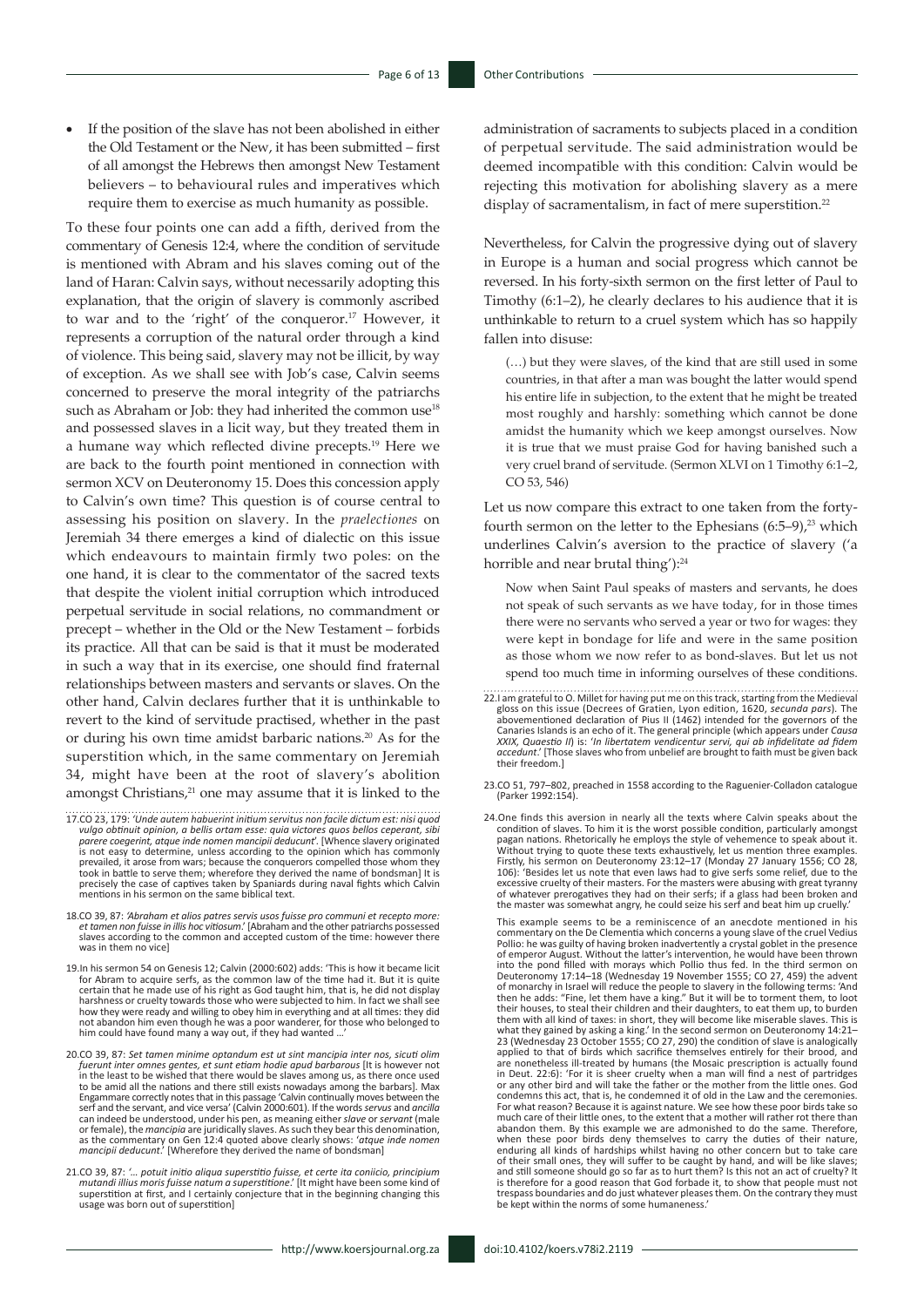Indeed, we have good reason to praise God for having banished such bondage from amongst men. For there is no doubt that the rights which masters then had over their serfs were excessive, to the extent that they treated them like brute beasts, being entitled to put them to death for the least infringement. In fact, they had prisons in their houses where they would lock them in stocks, torture them and tear them to pieces; it was a horrible and near brutal thing. Now it was our Lord's will that, because of the wickedness of men, this state of affairs should be allowed to continue. (CO 51, 797–802)

Whatever aversion might have been expressed by Calvin (a little later on he compares the ancient slave masters to the pirates of his own time, yet another reference to the traffic of slaves on the Barbary Coast), the new element which emerges in this sermon is that of a divine Providence manifesting itself in judgment on fallen humanity. However, in order to emphasise that it is in no way representative of the ordinary and natural way of things, Calvin affirms in the same sermon that the *imago Dei* present in every human being does not allow any justification at all for slavery,<sup>25</sup> thereby breaking radically with the Aristotelian conception revived by Sepulveda during the same era. For each human being is a reasonable creature:

And this derived from sin, as one evil triggers another, until things descend into utter confusion. But if we examine the rights which masters had, we shall conclude every time that this is something which is contrary to the whole order of nature. For we are all fashioned after the image of God, and it was thus altogether too exorbitant that a reasonable creature upon whom God has stamped his mark should be put to such insulting condition. But such are the fruits of the disobedience and sin of our first father Adam: it has resulted in all things being turned upside down.<sup>2</sup>

This position is clearly inspired by Saint Augustine, in *The city of God* (1960, vol. XIX, ss. xv–xvi), but goes much further in its denunciation of the evil inherent in the servile condition.<sup>27</sup> Calvin's commentary on I Corinthians 7:21 deals as follows with the passive acceptance of this humanly deplorable state to which an individual can find himself reduced:

*Art thou called being a servant?* We see here that Paul's objective is to appease their consciences; for he exhorts servants to be

25.Cf. the sermon CXIII on Job 31, quoted below.

26.Cf. again the sermon on Genesis 12:4–7: 'Now it seems that this condition is contrary to God's order. There is no doubt that this happened as some confusion brought about by sin. For when God created men at his image and likeness, it is certain that he ennobled them so that their condition was not to be that of mere horses or oxen. They were not to be tormented at the good pleasure of their masters, no one was supposed to have the power to beat or kill them. There is therefore a corruption of the order which God had established upon mankind. And still, this servitude was nevertheless approved by God, in order to humiliate the pride of men' (see Calvin 2000:601).

27.Saint Augustine (1960, vol. XIX, ss. Xv–xvi, 121–127): 'This is what the natural order<br>prescribes, this is man such as God created him. For he said: "Let him rule over the<br>fishes of the sea, the birds of the air and the wanted the reasonable being made at his own image to rule only over unreasonable creatures, not man over man, but man over animal (…) It is quite right indeed that one should regard the servile condition as being imposed to sinners. Actually we never find the word slave in scripture before the righteous Noah used it to reprove the fault committed by his son. Therefore the fault deserves this name, not nature (…) Thus the first cause of slavery is sin, causing man to become subjected to man by the bond of his condition; this does not happen without a judgment of God, in whom no injustice is found and who knows how to distribute the various burdens according to the merits of sinners (…) However by the very nature which God originally endowed man with, nobody is the slave of neither another man, nor of sin. True, even this servitude, as a ransom of sin, finds its place in the order of things, through the law that commands to keep the natural order and forbids to disturb it. For if nothing had been attempted against this [the original] law, there would have been nothing to chastise by the punishment of slavery

of good cheer and not to be cast down, as if servitude were an obstacle in the way of their serving God. *Care not for it then*, that is to say, be not concerned as to how you might throw off the yoke, as if it were a condition unbecoming to a Christian, but be contented in mind. And hence we infer, not merely that it is due to the providence of God that there are different ranks and stations in the world, but also that his word enjoins us to have regard to them (…) For he teaches that, as the liberty of the spirit is greatly preferable to the liberty of the flesh, servants ought to feel the unpleasantness of their condition more tolerable when they take into view that inestimable gift with which they have been endowed; and, on the other hand, that those who are free ought not to be puffed up, inasmuch as their condition in the principal respect is no superior to that of servants. We must not, however, infer from this that those who are free are made inferior to servants, or that political order is subverted. The holy apostle saw what was appropriate to both. Those that were free needed (as I have said) to be restrained, that they might not wantonly lord themselves over servants. On the other hand, servants were needful of consolation, that they might not be disheartened. Thus, when he argues that the inconvenience of the flesh is rewarded by a spiritual benefit, such things tend rather to the reinforcement of the political order. (Calvin 1856, vol. III, 374–375, The preface of this commentary is dated 24 January 1556)

A new parameter appears in the above two passages, namely a strong tension between two poles: on the one hand, an unjust condition, which is both intolerable and contrary to the good and perfect order of the original creation; on the other hand, the acceptance of that condition and of the political order that engendered it, all of which falls under the scope of divine providence. However, the latter, by reason of its own dynamic, provides remedies which are both necessary and sufficient to alleviate this condition without resorting to vague revolutionary ideas.28 What are these remedies, and is there anything for slaves other than spiritual consolation, for example the beginning of social reform? Before addressing this question, we must first examine another source upon which Calvin drew in developing his approach to the subject of slavery: the classical source.

## **The classical source**

Before having commented on the biblical text, Calvin had commented on Seneca's De Clementia. One passage of De Clementia (vol. I, s. xviii) applies the notion of clemency towards slaves in the following terms:

To rule over slaves with moderation is a commendable thing; and it is needful to ponder not the extent to which you can make them suffer with impunity, but what is permitted of you by the law of good and equity, which commands you to spare captives and men purchased with money. Is it not the case that the said law is even more just when it commands that a slave must not be abused but treated like a free and honest man, a citizen over whom you have authority by reason of your rank, and of whom you are the tutor rather than the master? Slaves find refuge near

28.Calvin's commentary on verse 15 of Paul's letter to Philemon is quite explicit in this respect: 'For the joyous outcome of an evil is like a remedy given to us by the hand of God, to make us forget the fault of those who had offended us. Thus did Joseph, when he considered that what had happened was a special providence of God: being sold as a slave, he was lifted up from this condition and was able to feed his<br>brothers and his father, having decided to forget about the treachery and cruelty of<br>his brothers. He says that he was sent ahead for the admonishes Philemon not to be so greatly offended by the flight of his serf, since it became the source of a very special blessing' (Calvin 1856, vol. IV, 354).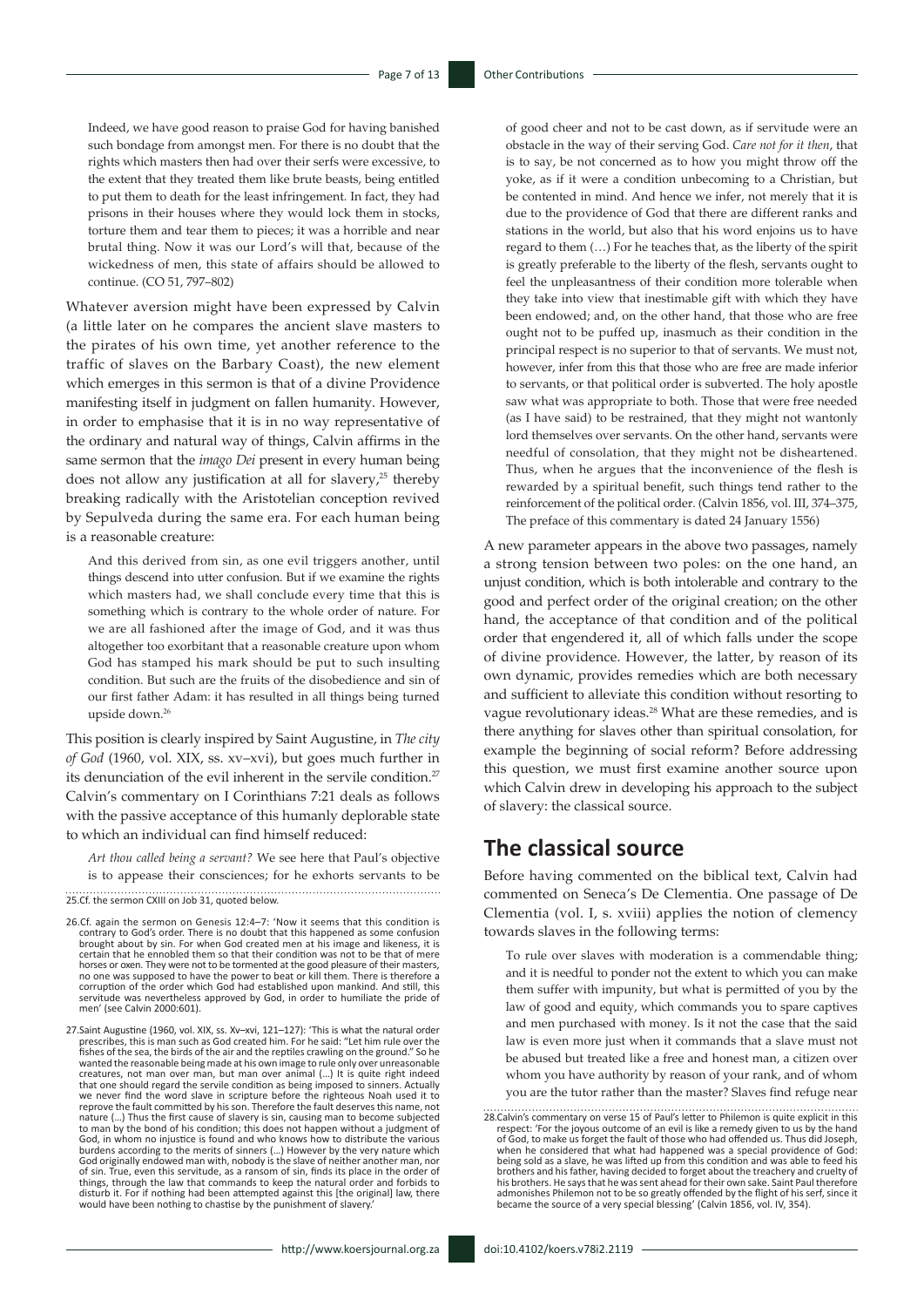the statue of the prince: although one might resist them there are some things which a man is prohibited from doing by the common law of beings; for every man is of the same nature as you. (Seneca 1997:256–257)

One regularly rediscovers, in those of Calvin's passages on the theme of slavery written at least fifteen years after the appearance of his commentary on De Clementia, certain ideas, even certain terms borrowed, sometimes from Seneca, and sometimes from this commentary, which proves that this was, at least in part, the seed-bed of his thought on this subject. In the text of 1532, he begins his explanation of the passage 'from the major to the minor' ('*a maiori ad minus*') by writing: 'For the master must govern the slave in such a way that, at the same time, he acknowledges him to be a man.'29 This acknowledgement of the similarity in the human condition – which, under the pen of the young Calvin, does not yet necessarily equate with the attribution of the *imago Dei* to all men, an attribution which will come later when he will consider the biblical text – is coupled with an appeal for just treatment, founded on the writings of two other classical authors, Cicero and Plato (Laws VI, 776b-777):30

Even the lowliest human being must be treated justly. Such is the case with slaves. Those who insist that they be treated in the same manner as salaried workers, obliging them to complete their tasks but paying them in accordance with what they have earned, offer a wise prescription. Similarly, Plato in chapter 6 of The Republic, declares: this is the right way to educate slaves: do not shower them with insults, so that, if possible, they might be far less subjected to injustice than equals would be. (Calvin 1532:110)31

On reading the above Calvinian texts, we see that the social changes which, according to him, have been accomplished in Western Europe, correspond to the ideal of those authors whom he quotes and with whom he finds himself in agreement here: the slaves of yesteryear have been replaced by workers duly remunerated in accordance with the terms of a contract. But we will also see in later texts that he would not be satisfied anymore with the reasons invoked by the philosophers in the above texts. For the time being, the young

- 29.'A maiori ad minus. Si nõ omnia licēt domino in seruũ, ergo nec principi in subditũ. Sic enim debet domin9 servo imperare, vt interim agnoscat ominē.' Latin excerpts are quoted from the copy of the Bibliothèque de la Société de l'Histoire du<br>Protestantisme Français (Calvin 1532:110–113). In quoting them, I have stayed as<br>close as possible to the original typography and disposition of t is often quoted by Calvin to illustrate the situation in Greco-Roman Antiquity when he deals with the topic of slavery in his sermons (e.g. on Eph. 6:5–9; CO 51, 797): 'People go on repeating this adage, inspired by the same scornful pride: As many slaves, as many enemies. There are not enemies. We are the ones who make of them enemies.' In the same letter (Veyne 1993:707), Seneca draws a parallel between<br>social slavery and moral slavery: "'He is a slave". But perhaps he is a free soul. "He<br>is a slave". Shall we count this against him? Show me so of hope, of fear (…) Therefore show yourself to your slaves, despite the disdainful, with a smiling face, a superiority devoid of pride; inspire them with reverence rather than fear.'
- 30.Quoted from memory by Calvin, according to Battles and Hugo (1969:269): 'This Ciceronian passage may have been cited from memory. Cicero's exact words are: 'Meminerimus autem etiam adversus infimos iustitiam esse servandam. Est autem<br>infima condicio et fortuna servorum, quibus non male praecipiunt qui ita iubent uti,<br>ut mercenariis; operam exigendam, iusta praebenda.' [We sha is but the lowliest, and they do not give a bad advice those who prescribe to use them as paid workers: demanding that the work be done, paying them fair wages]
- 31.*'Est etiã erga infimũ hominũ genus seruãda iustitia, inquit Cicero. Hi sunt servi,*  quibus vtibene quidã pręcipiũvt mercenarijs,ad exigendas operas, & iusta praestanda.<br>Plato quoq3 in 6. de rep. Est, inquit, recta servorũ educatio, vt nulla illis cõntumelia *inferatur :iniuriaq3 ijs multo minus, si fieri possit, q aequalibus inferĕda*.'

humanist approaches 'the law of good and equity' spoken of by Seneca via Guillaume Budé's Annotations.<sup>32</sup> He then takes up the notions of equity (έπιείκεια) and justice according to right (το κατά τòν νόμον δίκαιον) differentiated by Budé in his Annotations on the basis of Aristotle's Nichomachaean  $F<sub>thice</sub>$ .33

In fact given that the law demands complete rectitude without compromise, equity renounces the law to some extent (…) The meaning is thus: masters must not contemplate the extent of the power which the law gives them over their slaves, but must temper their authority in accordance with the norm of equity. (Calvin 1532:111)<sup>34</sup>

Calvin demonstrates an evident knowledge of the sources of Roman law with regard to the servile condition, citing, amongst other things, the Institutes of Justinian (1.8.2) and the Justinian Code  $(1.25.1).^{35}$  Where his commentary goes beyond a simple erudite quotation from the sources, in order to offer the reader a very personal interpretation, is when he halts briefly on the following phrase from Seneca: 'there are some things which a man is prohibited from doing by the common law of beings; for every man is of the same nature as you.' He writes:

In fact, nature has given all living creatures a social understanding, each according to its kind, in order that man does not commit violence against man, nor dog against dog or horse against horse. I have modified the ancient reading of the text in order to better emphasise this meaning. (Calvin 1532:112)<sup>36</sup>

In the commentary on De Clementia we are still very far from a vision of the world and of human relations which takes into account both the *imago Dei* and the fall, as expressed in later texts. The young humanist takes as his own the ideas about

- 32.Annotations in XXIV Pandectarum libros, published in 1508, which is a treatise on modernisation of ancient law under Justinian (the Pandectes, edicted in 533) (see Millet 1992).
- 33.Aristotle (1992, vol. V, ch. x, ss. 8, 231: 'One can therefore see what is equitable and what is just, and to which kind of just the equitable is to be preferred. This shows with no less evidence what an equitable man is: it is he who by a free choice of his reason prefers to do acts – and practices them in his conduct – such as I have just indicated. He does not force his right to the point of an unfortunate severity, but on the contrary releases it, although he has the law on his side. This is an equitable man, and this particular mode of being is equity: it is a kind of justice which is not a different virtue than justice itself.'
- 34.Calvin (1532:111): *'Sensus is igitur,dominos nõ respicere qtũ suo jure in servos possint, sed quadã aequatis norma tĕmperare imperiũ*'.
- 35.Slavery was part of the *Ius Gentium*, the right of people, and was sustained by war, its conquests and its prisoners. About it E. Petit (1913:64–65) writes: 'It was an essential element in antique societies. One notes surprisingly that the greatest philosophers accepted the principle of it as being necessary and natural. Some more lucid minds do acknowledge that according to nature all men are equal and free, and this truth found its expression into several texts of Roman jurisconsults. However, though Christianity loudly proclaimed it, it did not really come out of the theoretical sphere. This institution had penetrated into customs too deeply to make its abrogation possible. Except for legal measures which, already during the first century of the empire, protected slaves against the excesses of their master's powers, except also for a significant reduction of causes for enslavement, and some greater facilities granted by Justinian for emancipation (…) slavery was as flourishing under this prince as it was during Rome's first centuries.

For a modern study on the juridical position of slaves under the Romans, epoch by<br>epoch, cf. Max Kaser (1980:84–89). Kaser tempers somewhat Calvin's uniformly<br>negative view of servile condition, in particular with regard t 'By contrast, as far as the slaves served in their master's household and had, as personal servants, to wait upon their master and his family, or were employed in trade and commerce, their social position might be much more favourable. According to the circumstances, it was higher or lower in various ways, but under a sensible and well-to-do master, their position could be equal, or even better than, the condition of free citizens belonging to the lower classes, provided the slave showed goodwill and proved to be efficient' (Kaser 1980:85).

36.Calvin (1532:112): *'Natura enim indidit animalibus societatĕ in suo cuiq3 genere, vt homo hominĕ non violet, nec canis canĕm, nec equus equum &c. Qui sensus vt elicit posset, mutaui veterĕm lectionĕ'.*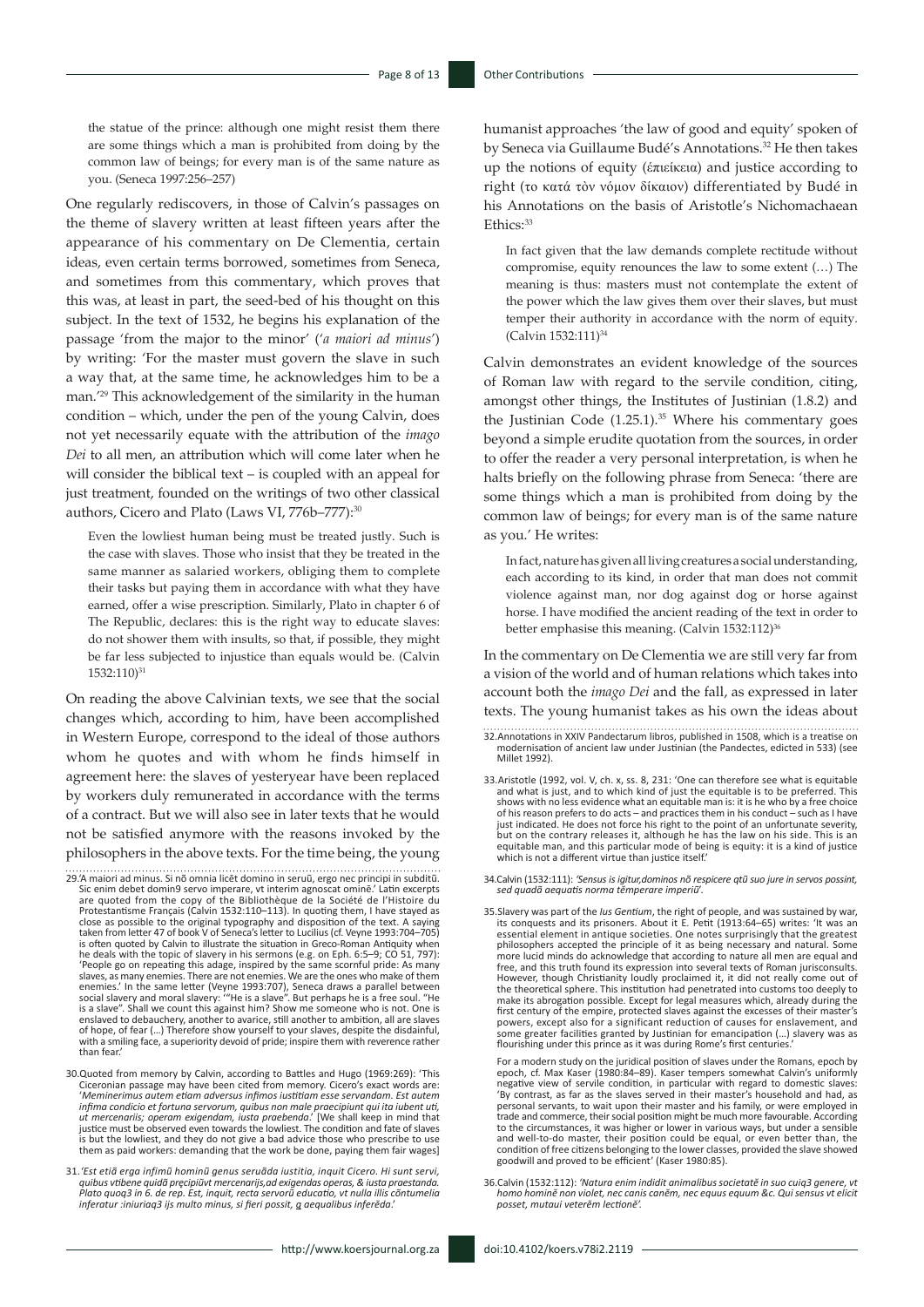nature inherited from Aristotle and the Stoics,<sup>37</sup> even if it means assuming an innate harmony between members of the same species, but not necessarily between different species. It is important, however, to emphasise that the idea of analogy in the treatment of members of the same species will receive a new meaning in the texts coming below, being grounded this time on a very different principle. Basically, it is this accommodation of the classical source to the biblical themes as Calvin interprets them, which constitutes to a large extent the originality of his treatment of the question of slavery. Also, the classical source seems to count much more for him than the medieval gloss (without including in it Augustine's influence, though, as we have seen above).

## **From one analogy to another: The introduction of analogical right or distributive justice**

It is probably in his commentary on chapter 6 of the letter of Paul to the Ephesians that Calvin outlines most clearly the transition from a lessening of the servile condition such as that envisioned by the ancient philosophers (the principle of equity enunciated by Seneca) to a superior norm which rises above a certain idea of nature proposed by the same philosophers. At the same time, Calvin takes up the Aristotelian notion of distributive justice, or analogical right, in order to attribute it to Paul, albeit in modified form:38

*And ye masters, do to them* … As the laws granted masters great freedom, many deemed to be licit whatever had been sanctioned by the civil law. To such an extent did their cruelty sometimes proceed, that the Roman emperors were forced to restrain their tyranny.39 But even had no imperial edicts been issued

- 37.Paul Veyne (1993, ss. cxl–cxli) brings the following light on the Stoic position in particular that of Seneca on slavery: 'By taking into its own account the virtue of humanity dear to the Greco-Roman collective consciousness, Stoicism confers on it the authority of philosophy; it makes of it a strict duty and does not make anymore an appeal to elegance or good feelings. However, the positive consequences [*of such a position*] are quite uncertain: for one can always come to an arrangement with philosophy. Besides it is not all to want to become a humane master. To reach that stage you have to see yourself from outside. Seneca did not realize that he behaved like a grand gentleman towards people of lower condition. Finally, Stoic<br>justice and benevolence aim at individuals but ignore institutions and society; a<br>slave will be well or ill-treated, according to his merit, weakness, and benevolence is not blind. On the other hand, the injustice of the institution of slavery is not even noticed: the Stoic doctrine does not take into consideration institutions (therefore slaves will be treated as friends), simply because they do not count (therefore slaves will remain slaves) (...) This is quite a disconcerting and disappointing attitude for us today, but the fact remains: the Ancients were no more horrified by slavery than they su content is an impoverished notion of the self and a too general idea of the world. It does not have the means to think out politics and to take political positions.'
- 38.Aristotle (1992, ch. 4, s. 1, 203): 'The just which concerns only the distribution of society's common resources, must always follow the proportion which we have indicated. If one should start sharing all the social resources, the distribution should always respect the proportions between the parts brought by each one. The unjust, which is the opposite of the just thus understood, would then be what is contrary to this proportion.'

With distributive justice (διανεμητική) we are dealing with a geometric proportion, and not an arithmetic one, as is the case with rectifying or correcting justice (διορθωτικόν). Contrary to the latter, distributive justice advocates distribution according to merit, taking into account the inequalities between individuals: to unequal persons are allotted unequal shares. Rights, obligations, duties and advantages are distributed in the respect of criteria which vary according to the current ideology in Antiquity. There can be little doubt that whilst in Montaigu Calvin<br>would have studied the Nichomachaean Ethics in a Latin translation handed down<br>by its Medieval commentators (cf. Parker 2006:29). On a become familiar with Thomas Aquinas' views on slavery, which to a large extent follow Aristotle's, though without being confused with them (cf. Zagal 2003)

39. Kaser (1980:85): 'Slaves were protected against gross abuses of the master's power<br>by the imperial legislation which was influenced by the humanitarian ideas of<br>Greek philosophy. From this source came the idea that sla benefited from their masters' interest in maintaining the physical efficiency and the

for the protection of slaves, God allows masters no more than is consistent with the rule of love. When philosophers want to temper with great equity the excessive severity of masters towards their slaves, they teach that masters ought to treat them no differently from hired workers, that is, people earning wages in exchange of their labour. But they only go for utility, that is, what is advantageous to the head of the family and fits domestic order. Here Paul takes a very different principle. For he lays down what is lawful according to the Divine appointment, and even the extent to which they, too, are debtors to their servants. First he says*, 'Do the same things,* or *similar things',*  which means 'perform your reciprocal duty'. For what he has said in Colossians (IV:4)*:* that which is just *and* the same duty*, is what in this passage he also calls* the same*, or* the same things.40 And what is the purpose of all this, other than to observe what is called analogical right, that is, a right adjusted and modelled according to the circumstances and condition of each person? True, the condition of masters and of servants is not equal. Nevertheless there is a certain mutual right between them. That is, just as servants are bound to their masters, masters are somewhat bound to their servants too, keeping in mind the right proportion. Men generally assess this analogy wrongly, because they do not measure it by the law of love, which is the only true standard. This is what Paul means by the term 'the same thing'. For we are all ready enough to demand what is due to ourselves; but when our own duty is to be performed, everyone tries to plead exemption. It is chiefly, however, amongst the powerful and those who have received more honour and dignity that injustice of this sort rules. (Calvin 1556:829)

Thus, for Calvin the analogical right is 'measured according to the rule of charity, which is the only true measure'. The necessary reciprocity of rights and duties between masters and servants (applicable to the social relationships of his times) is not only affirmed, but is subject to a transcendent imperative from which it derives its source ('the ordinance of God'), an imperative which by far surpasses the purely utilitarian considerations of the philosophers in their plea for a self-limitation of the rights of masters over their slaves. Thus, in his theory of slavery, Aristotle emphasised that both parties derive reciprocal benefit from this estate of the social order, but he did not apply the notion of distributive justice to it as such, considering that concept as applicable only to the domain of citizens, as he emphasises in Nicomachaean Ethics.41 Calvin, on the contrary, in his commentary on the passage of Colossians (4:1) (Calvin 1855, vol. IV, 102) – which stands in parallel with Ephesians 6:5–9 with particular regard to the expression 'mutual equity' – takes up the idea of analogical right or distributive justice, insisting on the fact that this ought to be applied to all estates:

'*Masters, give unto your servants that which is just and in accordance with mutual equity*'. He mentions first, 'which is just' by which

(footnote 39 continues...)

40.Τα αυτα, in the text.

41.Aristotle (1992, ch. V, s 4, 208): 'Besides I readily admit that in all common relationships which citizens have amongst them, this kind of justice – namely proportional reciprocity and not strictly equal justice – is the very bond of society The State can subsist only through this reciprocity which makes that every one gives back what he has received.'

commercial value of their slaves, if not from the master's personal benevolence. It was on account of this interest that slaves were often much better cared for than were free men in unfavourable economic conditions. Accordingly, even the gift of freedom to the slave did not always ensure an improved social and economic position for him, especially when the patronal protection came to an end with the second generation.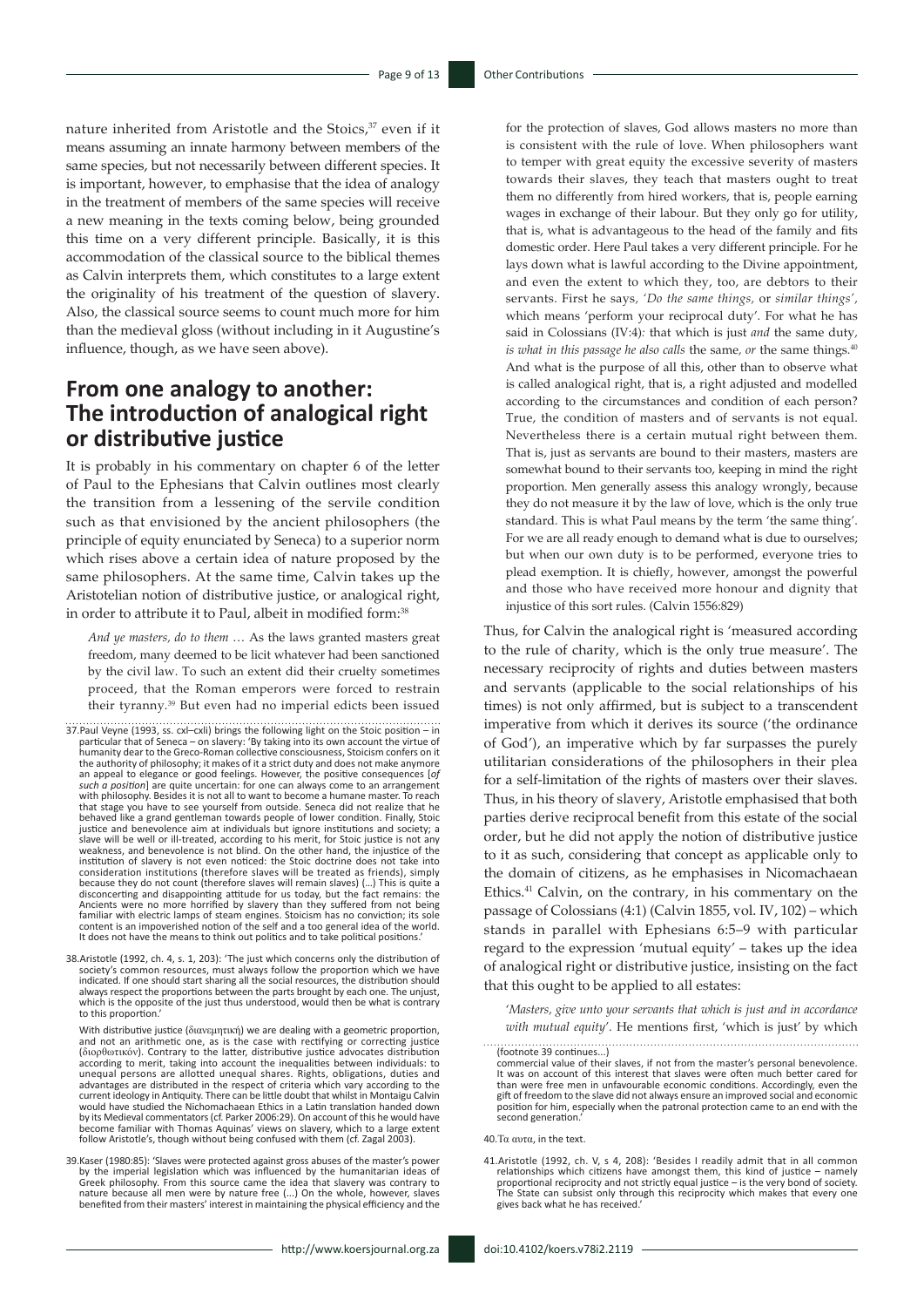term he expresses that humanity and gentleness of which he had instructed them in the Epistle to the Ephesians, VI, 9. But because masters, as if on high, despise the condition of servants, so that they think that they are bound by no law with regard to them, Paul puts them in their proper place, because both are equally subject to the power and authority of God. Hence, that equality and similar duty which he mentions.

'*And similar duty.'* Literally the Greek has: *'And equality.'*<sup>42</sup> Some explain it otherwise, but I have no doubt that Paul here employed this word to mean analogical or distributive right: meaning a right adjusted and modelled according to the circumstances, condition and calling of each person. In the letter to the Ephesians he used this word 'the same, or similar' with this meaning, as I have explained it there. For masters do not have their servants bound to them in such a way as not to owe them something in return. There is indeed a mutual right determined by considering the office and calling of each person: this mutual right should be in force amongst all estates. (Calvin 1854–1855)

Calvin glosses here on the hierarchy put in the text between 'that which is just' (το δικαιον) and 'mutual equity' (την ισοτητα): 'that which is just' just refers to Christian charity exercised individually. It is, if you like, the Christian version of the equitable principle expressed by Seneca, the voluntary limitation by a master of the rights accorded to him by positive justice at any given moment and in any given era; not out of a purely humanitarian concern, but in order to implement that which is permitted by divine ordinance. 'Mutual equity' is codified by the law. And it is, moreover, necessary that it should be, in order to mitigate the deficiencies of a Christian charity which is ignored or ridiculed, and to bridle the uncontrolled power of abusive masters. It is not a question of abolishing social institutions in which certain degrees of proportionality ought to be respected, but of applying these degrees of proportionality under the banner of an equality of status before God, which substantially modifies the parameters of such institutions.<sup>43</sup> Moreover, these parameters were set in accordance with the rule of charity which, according to Calvin in his sermon on Job chapter 31,<sup>44</sup> Job himself applied to his servants and maidservants – without taking into account the law in force at that time – when, for example, he granted them the right to plead their cause before him if he had some grievance against them:

And this is worthy of being noted: for however much – according to human law – a master had the right of life and death over his slave, we see how Job made use of it: namely, he restrained himself and imposed a law on himself, inasmuch as he knew

42.Και την ισοτητα, in the text.

that according to God those who have such power should not abuse it or become tyrants, trampling under their feet creatures endowed with reason. We therefore must take note of what was the condition and status of slaves in this time: this will help us to understand better Job's humanity and the rectitude he displayed: he did not allow himself to do what men would have allowed him to do: for he understood well that it was not allowed by God (…) The word he uses here means 'to quarrel, to debate, to contend and have a case'. By this Job signifies that although he could shut the mouth of his servants and maidservants, although he could beat them up when he felt like it – and nobody would have been angry against him – however he gave them an opportunity to plead their good cause. When he was angry, if there was any reasonable excuse, his servants and maidservants could argue their case openly and show their right, so much so that he did not oppress them by force. (CO 34, 654–655)

Even more than in other texts on the theme of the relation between masters and servants, Calvin here puts forward the universality of the *imago Dei*, thus the unity of nature amongst all humans. Not to recognise this, and not to treat one's neighbour accordingly, amounts to denying that one is oneself the bearer of this image. In consequence such a person makes himself equal to wild beasts:

He declares throughout how he could moderate his passions so as to be humane in order to bear with his inferiors. For – he says – He who made them, made me too, we were all made from the same material. One could understand it as follows: we have all been shaped in the same matrix, that is, we are all descended from Adam, we all pertain to the same nature. But we must understand it even further. Job considered two things when he humanely bore in patience with his servants and maidservants. The first is that we have a common Creator, that we are all descended from God; then that there is a similar nature, so that we must conclude that all men, however low their condition might be and however despised they might be according to the world, nevertheless do have a brotherhood with us. Therefore he who does not bother to acknowledge a man as his brother, must make himself an ox, or a lion, or a bear, or some other wild beast, and so renounce the image of God which is imprinted in us all.45 (CO 34, 655)

We are therefore led to ponder, with Calvin, a relation between – on the one hand – an *imago Dei* reciprocally acknowledged by all humans, whatever their mutual relationship may be, and on the other hand – as a corollary – the application of an analogical right manifesting a uniform dependency towards the source of this image. This application, which aims at instituting an equality of condition before God 'according to the rule of charity', becomes, so to speak, a manifestation of the *imago Dei* in each one, without taking his or her social condition into account. Only in connection with the Creator can each one recognise in another person a full human being

<sup>43.</sup>Calvin's anti-revolutionary stance on this question appears clearly in his commentary<br>on 1 Timothy 6:1, even though the servile condition is, once again, presented as<br>quite odious (Calvin 1856, vol. IV, s. 254): 'It app the Gospel serfs became bold, as if a banner had been raised to disenfranchise and set them free. In fact Saint Paul does not cease to suppress this abusive desire. The servile condition was actually so harsh and difficult that one should not be surprised if it was so odious. It is quite common for us to grab whatever has the least appearance to make our flesh profit from it. So when serfs heard that we are all brothers, they concluded immediately that there was no reason why they should be the slaves of their brothers (…) St Paul stops with one word all these disputes when he expects from all those who are under this yoke to submit themselves willingly to it. He makes clear that they should not ask whether they are worthy of this condition or of a better one, since it is quite enough that are subjected to this condition.'

<sup>44.</sup>Sermon CXIII on Job chapter 31, CO 34, 647–660. Verses 13–15 are translated as follows by Calvin: '13. If I denied my servant or my maidservant a just judgment when they contended against me; 14 What shall I do when God will rise? Did not he who made him, also make me in the belly? Didn't he form both of us in the womb?

<sup>45.</sup>It is striking to note here the transfer of 'bestiality', which, in a large number of Calvin's texts on the theme of slavery, passively characterises the persons who are ill-treated ('they were treated like beasts'). Th are guilty of inhumane treatments and so become 'bestial' themselves. Conversely, in the same sermon (CO 34, 657), the fair treatment of servants according to the norms put forward by pagan philosophers is given as an example and an argument that would make the hearers of God's Word inexcusable: 'What did Pagans say about this? We must use servants as paid workers, that is, people whom we would hire in exchange of wages, who would not be our subjects. Those are their very words. If the unbelievers of long ago have looked at it humanely, saying that each one should impose on himself some law and boundaries, despite the fact that it was licit to him to do his servants whatever seemed good to him; I beg you, which excuse will be left to us who have been enlightened by the Word of God, if we do not even display such consideration?'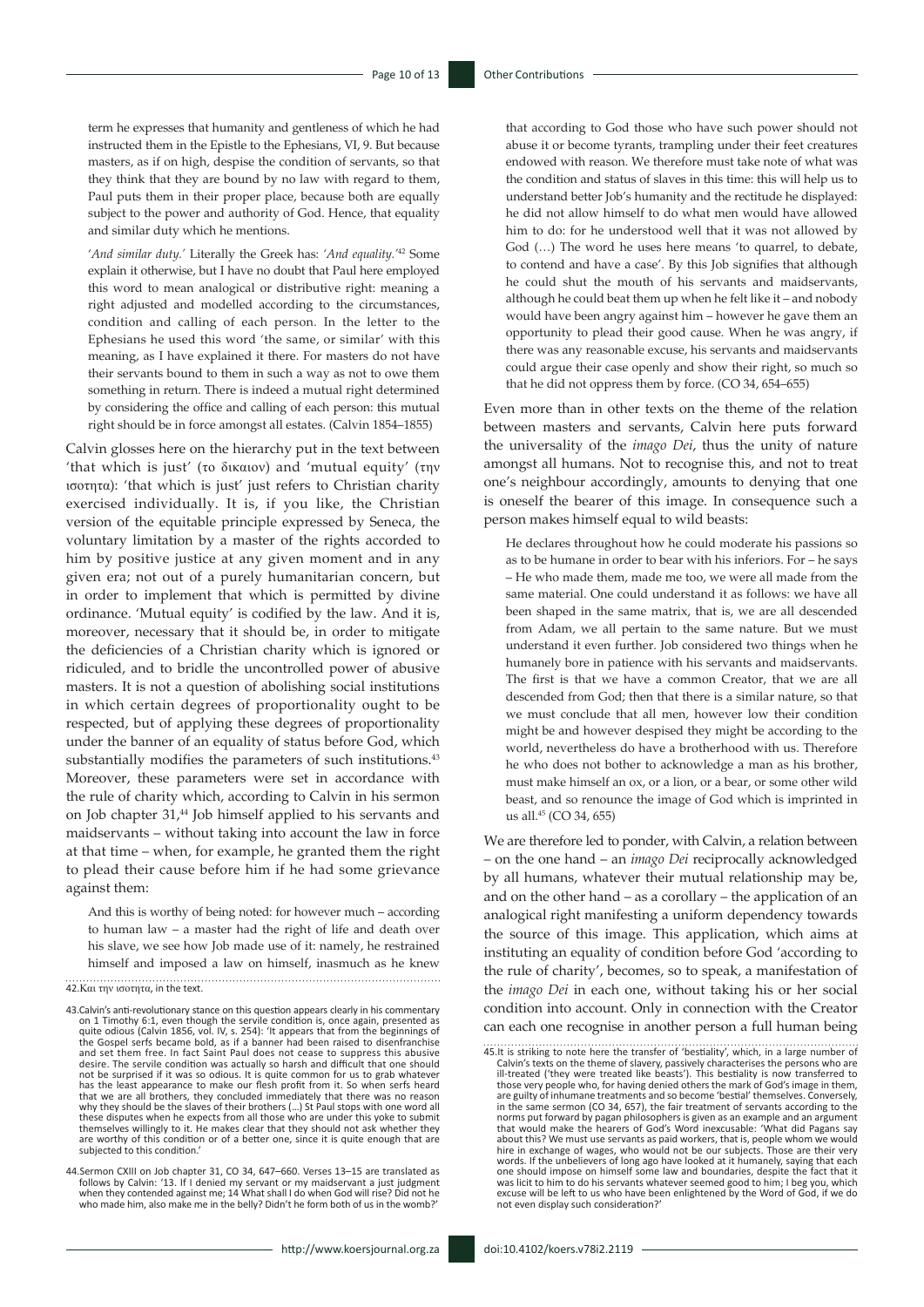and treat him or her as such. It is, however, always possible to apply this recognition from an unprivileged social condition, or even to make a person placed on the upper step of the social ladder recognise the presence of the Creator and the divine ordinance. This idea, linked to the Calvinian notion of vocation, is expressed, amongst other texts, in his sermon on Paul's letter to Titus (2:6–14):

Saint Paul comes now to the serfs, who were not then like today (people will have hired servants): they were slaves, and their condition was almost like that of oxen, or other animals which the master could kill like his dog. And still, saint Paul says that they will be the ornament of religion, provided they behave in such a way that the evil ones will be forced to feel that the doctrine of God is there to reform men and to lead them to sanctity of life. (CO 54, 523)<sup>46</sup>

Such a vocation, instigated by Providence, has replaced the antique notion of 'Fortuna', which was linked to the ups and downs of existence, and marked by a certain fatalism. In his commentary on Ephesians 6:5, Calvin underlines this providential aspect of any human vocation lived as a service to men as well as towards God:

He says: Let them obey to God, when they faithfully serve their masters: as if he was saying: Do not think that you have been reduced to slavery merely by the action of men. God put this burden on your shoulders, who committed your labour and industrious work to masters. Thus he who endeavours to render a good service to his master with a good conscience, does not only do his duty towards man, but also towards God. (Calvin 1856:828)

The relationship between – on the one hand – the *imago Dei* common to all and the exercise of analogical right which flows from it, and – on the other hand – between Providence and accepting one's condition – as humble as it may be – leads us now to ask the question: What is the regulating role of the State for Calvin?

# **The role of the State: Reforming by which means?**

Earlier we noted in Calvin's writings the tension which surfaces between acknowledging the injustice inherent in the condition of slavery and accepting this condition within the framework of a dispensation of Providence; thus without any intention of reversing situations (a reversal operated by the very people who consider themselves victims of a given order). If the application of analogical right, and its foundation, are underlined in the two parallel commentaries quoted (Eph 6 & Col. 4), it remains to be asked who is responsible for this application: Is it purely the individual responsibility of the masters towards their servants (as in the case of Job) or is it a function of the State?

In his sermon on Job 31, Calvin applied the abovementioned teaching to all those who exercise a public office, in particular kings and princes, called more than anyone else to impose upon themselves a rule of humility, of humanity and of service towards others:

If therefore a person must privately use such humanity towards those who are inferior to him, how much more those who have the authority over justice? For these do not dominate like masters over servants and maidservants. There is an authority, and a preeminence worthy of honour: but it is not to dominate in such a way that others should be in servitude: on the contrary let kings and princes not flatter themselves to the point of believing that the world was created for them; rather, they are created for the multitude. Did not God establish kingdoms and principalities for the common good? It was not to elevate merely two or three amongst others, not at all: it was in order to put some order and some polity amongst human beings. (CO 34, 656)

One would tend to think, reading this passage, that kings, princes and magistrates have the duty to reform human policies in an abolitionist sense, by establishing a kind of social justice taking into account all the parameters mentioned above. However, in his sermon on Ephesians 6:5–9 (already quoted above), Calvin shows himself much more conservative towards aspirations of emancipation, though he knows perfectly that such aspirations are hardly contained in the victims of this human exploitation. He expresses himself quite clearly on the relationship between Gospel and human policies:

Saint Paul therefore admonishes masters to moderate what was excessive in their superiority; nevertheless he wants serfs to submit to it, and to bear the yoke that was so harsh and heavy. Now in this it would seem that he would wrong the serfs and that he should have rather cried out against this common abuse, so that such violence should be suppressed. But we must remember two principles in order not to attempt any change. The first is that since God wanted to throw humankind into confusion, and that everybody – high ones and humble ones – should clearly know that Adam had perverted the order of nature, here Saint Paul advises that serfs should bear such subjection, knowing that it comes from God, and so accept it patiently. Then there is the second principle, namely that the Gospel is not there to change the policies of the world, and to make laws which pertain to the temporal order. It is true that kings, princes and magistrates must always ask from the mouth of God and conform to his word: nevertheless the Lord gave them the liberty to make such laws as they would deem appropriate and useful for the regime entrusted to them, but they must invoke God that he may give them a spirit of prudence and wisdom. Since they are not sufficiently equipped for this, let them take counsel from the word of God. However these are different things: the doctrine of salvation (called the kingdom of heaven) and that which serves to keep us in some kind of bridle, so that men should know how to conduct themselves amongst each other. This is why S. Paul left the condition of slave as it was. (CO 51, 798)

Several remarks on this passage are necessary, and should now allow us to approach the conclusion of our study (they are applicable to the topic of slavery as well as to many others):

There is a divine judgement on mankind, which has existed in a state of Fall since Adam, and this judgement is the cause of situations not conforming to the good original order; it must therefore be accepted whilst

<sup>46.</sup>Further (CO 54, 527), Calvin applies this teaching to his contemporaries, therefore in a situation marked by different social relations: 'Though amongst us there is no such servitude as it existed formerly, this doctrine is not useless to us. Those who find themselves in an average subjection must fulfil their duty with all the more<br>cheerfulness. For this is the comparison we must make: if those who were slaves<br>and were treated with such cruelty, having no relief, were b their masters - the very people who exercised tyranny towards them – what will be with those who are hired workers and are not tormented thus, if they do not fulfil their duty? Will they not be twice guilty before God? They certainly will. For inasmuch as our condition is pleasant and bearable, we shall have less excuses, lest we decide to comply.' One should note here the notion of distributive justice applied this time to divine judgement: those placed in a much more favourable social condition will be judged in proportion to their double guilt.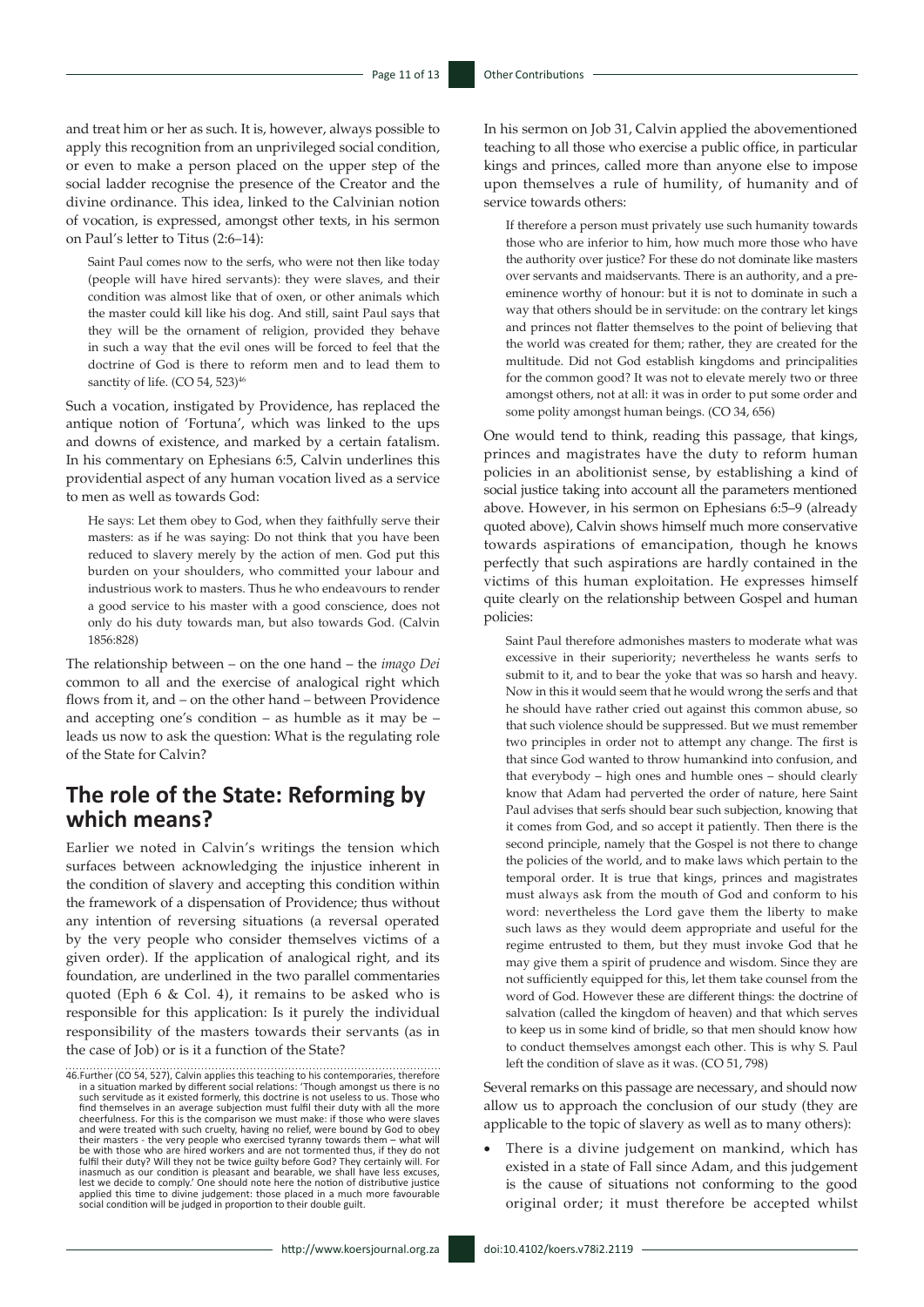acknowledging that God exercises it through his sufficient Providence (this is the Augustinian motive noted earlier).

- The Gospel is not a political code which can and should be applied in a uniform manner to all situations; it is the task of public authorities to establish laws which are appropriate for specific situations, whilst always keeping in mind an ethical imperative of reciprocal conduct between individuals.
- There can therefore be no *theocracy* properly speaking, since the spiritual polity (the doctrine of the kingdom of heaven) and the earthly polity are different. In other words, Paul did not try to substitute himself to Caesar.
- Nevertheless, civil authorities (princes, magistrates) have a duty to pay careful attention to the Word of God in order to draw from it the wisdom which will allow them to promulgate the most appropriate laws, within the scope of their free prerogative.
- Since they do not possess this wisdom by themselves, they will have to consult this Word, which, by extension, means consulting the doctors or teachers of this Word. The advisory function of the church towards civil authorities, through the ministry of the Word, appears here in a muted way as an instrument of divine Providence for the government of societies.
- In dismissing any attempt to take directly one's fate into one's own hands by those who deem themselves the victims of a certain order,<sup>47</sup> Calvin clearly has in view the bitter experience of the Anabaptists and the peasant revolt in Germany during the 1520-1530s.<sup>48</sup>
- His own correspondence with kings, princes, magistrates throughout Europe amply proves that he sees himself vested with a counselling mission towards civil authorities, even though he speaks above all about matters of ecclesiastical polity. The dedicatory epistles of his commentaries to the same kings, princes and magistrates show that he aims at educating them on the contents and implications of the texts of scripture.

A last example, taken from Calvin's commentary on the eighth commandment (CO 24, 700–702 cf. the end of note 18), will shed light on several aspects mentioned: in particular the admonition addressed to civil authorities to turn towards the Word of God can at times mean that they will be directly put into contact with quite specific prescriptions about the organisation of social life in the context of the Old Testament. The Latin version of this commentary was published in 1563 and is dedicated to Prince Henri, Duke of Vendôme, heir to the kingdom of Navarre, then only ten years old. The treatment of slaves within the Hebrew community (i.e the sale of one's own person to a master until the jubilee year, for

- 47.CO 51, 798: 'Besides, serfs being thus subjected, it seems that if they could exempt themselves from it by whichever means, this had to be licit, and there would be a good excuse.'
- 48.CO 51, 802–803: 'Saint Paul says, amongst other things: *"The master who are according to flesh."* Amongst Satan's deceptions, by which he formerly attempted to disturb the order of the world and make the doctrine of the Gospel detestable, he has put this heresy in the head of many people: namely, if we are spiritual then<br>we must not be subjected anymore to all kinds of political dispensations which<br>are now obsolete, for such cannot be the status of God's ch suppress all taxes and duties, each one becoming his own master, like rats in straw,<br>as the saying goes. Their argument was: since God adopted us as his children and<br>since the world has now been renewed, in order to be gra Lord Jesus-Christ there is no reason whatsoever why unbelievers should rule over us; it is quite contrary to equity and even to the honour of God.'

economic or matrimonial reasons) is dealt with within the frame of the eighth commandment. Calvin notes that Exodus 21:6 offers more clarity on the form of such arrangement than Deuteronomy 15:16. For it is said that the master will bring the slave to the judges (*tunc adducet eum herus eius ad iudices*) before his ear is pierced against the doorpost as a sign of perpetual servitude. This appearing before the judges, Calvin explains, aimed at preventing a master from forcing his slave to remain at his service during the Sabbath year which allowed him to recover his freedom. The slave had to be granted the possibility of making a public declaration (not constrained) to the effect that he wanted to remain the slave of his master. It was therefore a barrier against possible abuse by unscrupulous masters: 'for if any private person had been the arbiter in his own cause, the houses of the rich would have become halls of torture in order to torment the poor slaves.*'* <sup>49</sup> Calvin's commentary shows his readers (first of all, the prince to whom it is dedicated) the role of an institution – both divine and civil – of protection of Hebrew slaves, which will serve as an instruction, or source of wisdom, to the princes of his time when they will have to promulgate just ordinances.

Looking at what Calvin wrote on slavery, in particular at his aversion, vehemently expressed, to a practice which he not only sees as obsolete but which he also deems unthinkable to reinstate (… *which cannot be done amidst the humanity which we keep amongst ourselves …*), one can reasonably assume that he would have approached the civil authorities of his own time in the way indicated in his sermon on Ephesians 6 in order to counter the reappearance of this practice, had he directly taken cognisance of it.

#### **Acknowledgements Competing interests**

The author declares that he has no financial or personal relationship(s) that may have inappropriately influenced him in writing this article.

#### **References**

Aristotle, 1995, *La politique*, J. Tricot (ed.), Librairie Philosophique J. Vrin, Paris. Aristotle, 1992, *l'Éthique à Nicomaque*, Classiques de la Philosophie, Le Livre de Poche, Paris.

Biéler, A., 1959, *La pensée sociale et économique de Calvin*, Georg, Genève.

- Calvin, J., 1532, *L'Annei Senecae*, *romani senatori, ac philosophi clarissimi, Libro Duo De Clementia, ad Neronem Caesarem: Ioannis Calvini Noviodunaei cōmentarijs illustrati*, apud Ludovicum Cyaneum, Paris.
- Calvin, J., 1854–1855, *Commentaires de Jehan Calvin sur le Nouveau Testament,* vols. I–IV, Librairie de Ch. Meyrueis et Compagnie, Paris.
- Calvin, J., [1531–1564] 1863–1900, 'Ioannis Calvini opera quae supersunt omnia, vols. I–LIX', in G. Baum, E. Cunitz & E. Reuss (eds.), *Volumes I–LIX Corpus Reformatorum,*  vols. XXIX–LXXXVII, Schwetschke, Brunswick.
- Calvin, J., 1969, *Calvin's commentary on Seneca's 'De Clementia'* (*Renaissance text series*), vol. III, transl. F.L. Battles & A.M. Hugo (eds.), Brill Publishers/Renaissance Society of America, Leyde/New York.
- Calvin, J., 2000, *Sermons sur la Genèse, chapitres 1 à 20,4* (*Supplementa Calviniana XI/1–2*), M. Engammare (ed.), Neukirchener Verlag, Neukirchener-Vluyn.

Cottret, B., 1995, *Calvin, biographie*, J.C. Lattès, Paris.

- Delacampagne, C., 2002, *Histoire de l'esclavage de l'antiquité à nos jours, collection Inédit, Histoire*, Le Livre de Poche, Paris.
- 49.*'In Exodo autem additur circumstantia, ut interveniat publica cognitio: nam si privatim quisque eius rei fuisset arbiter, divitum aedes carnificinae fuissent ad miseros servos torquendos* (...) *cuius mali remedium fuit, libera apud iudices confessio.'*